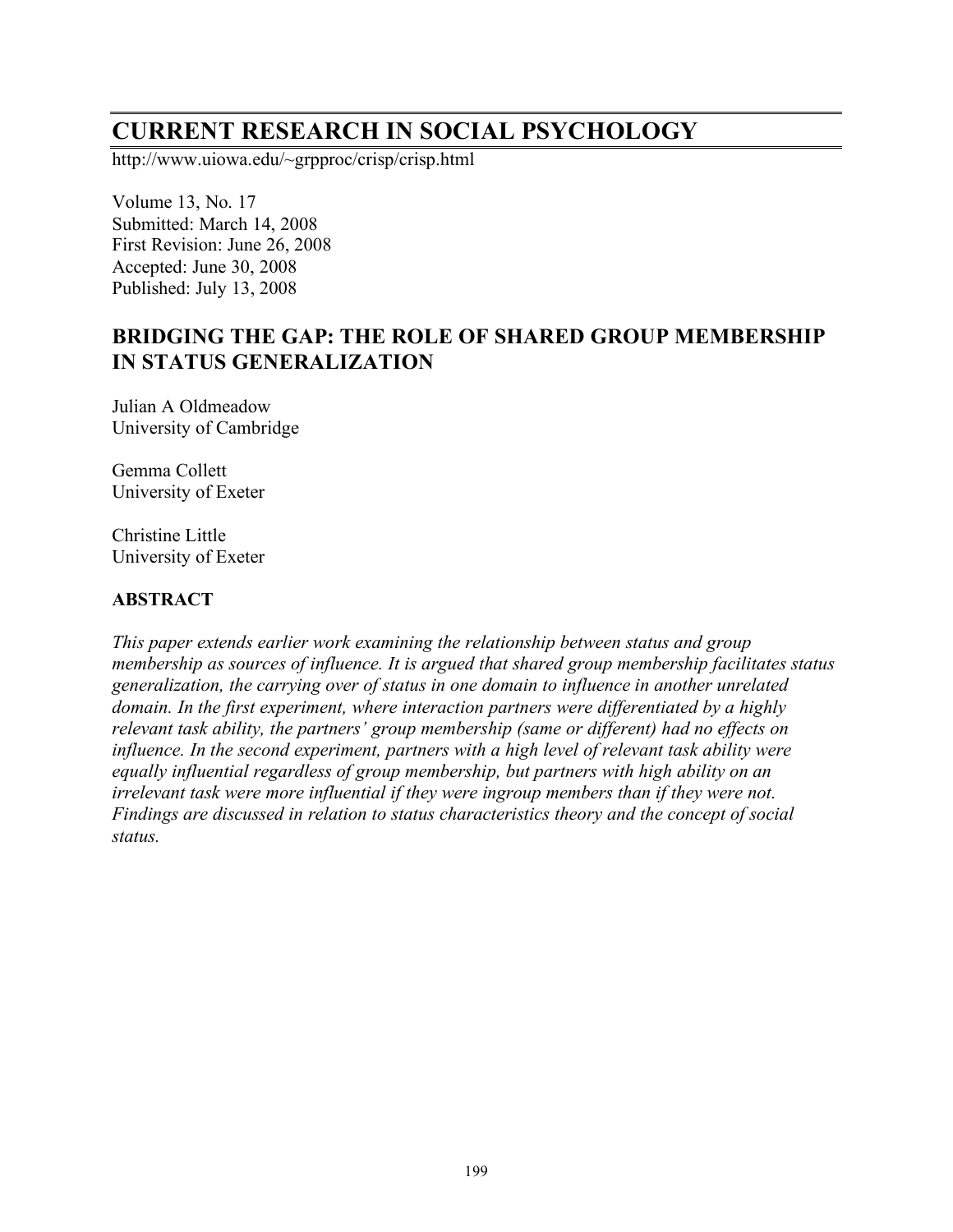## **INTRODUCTION**

"The consequences of high status are pleasant. They include resources, freedom, space, comfort, time and, as importantly perhaps, a sense of being cared for and thought valuable – conveyed through invitations, flattery, laughter (*even when the joke lacks bite*), deference and attention." (de Botton 2004:3, emphasis added)

As the above quote points out, social status has the distinctive characteristic of affording individuals a wide range of advantages, and wide ranging influence, even when such advantages and influence do not seem warranted or deserved. This phenomenon, referred to as *status generalization*, has been studied extensively by researchers working from the perspective of status characteristics theory (Berger, Fisek, Norman, and Zelditch 1977). According to this theory, individuals with high social status are able to influence others in a wide range of domains because status characteristics, like gender, race, and formal rank, are associated with expectations about competence that generalise to a wide range of tasks. Although the theory specifically addresses social influence within task groups, it makes no explicit claims about the functional role of social groups in the status generalization process. Recent research, however, suggests that group processes of self-categorization and social identification may play an important role in status generalization, by creating the psychological conditions necessary for social influence, and defining the dimensions upon which status is based (Oldmeadow, 2007; Oldmeadow, Platow, and Foddy 2005).

Recognising a certain overlap in their explanatory domains, several researchers have attempted to examine the role of social identity processes (Tajfel and Turner 1979; Tajfel and Turner 1986; Turner 1985; Turner and Oakes 1989) in status generalization, incorporating some of the consequences of shared group membership into status characteristics theory (e.g. Kalkhoff and Barnum 2000; Oldmeadow, Platow, Foddy, and Anderson 2003). However, as we will outline here, these attempts have tended to think about group membership information as a heuristic cue to influence, much like status characteristics, and have attempted to incorporate its effects into additive models of the status generalization process.

In this paper, we offer a different way to think about the role of group membership in status generalization based on the self-categorization theory of social influence (Turner 1991). Rather than think about group membership as a characteristic of individuals that has additive effects on their perceived task competence, we propose an interactive model of the role of shared social identity in status generalization. The general argument is that psychological group formation, in terms of self-categorization and social identification with others, facilitates status generalization by 'bridging the gap' between status or expertise in one domain and influence in another unrelated domain. It is argued that status generalization is fundamentally a group-based process, contained within and constrained by group boundaries.

#### **Status Characteristics Theory**

Status characteristics theory (Berger, Fisek, Norman, and Zelditch 1977) is a theory about the relationship between social status and influence in task-oriented settings. Early observations revealed that inequalities in social influence readily emerged within task-oriented groups (Bales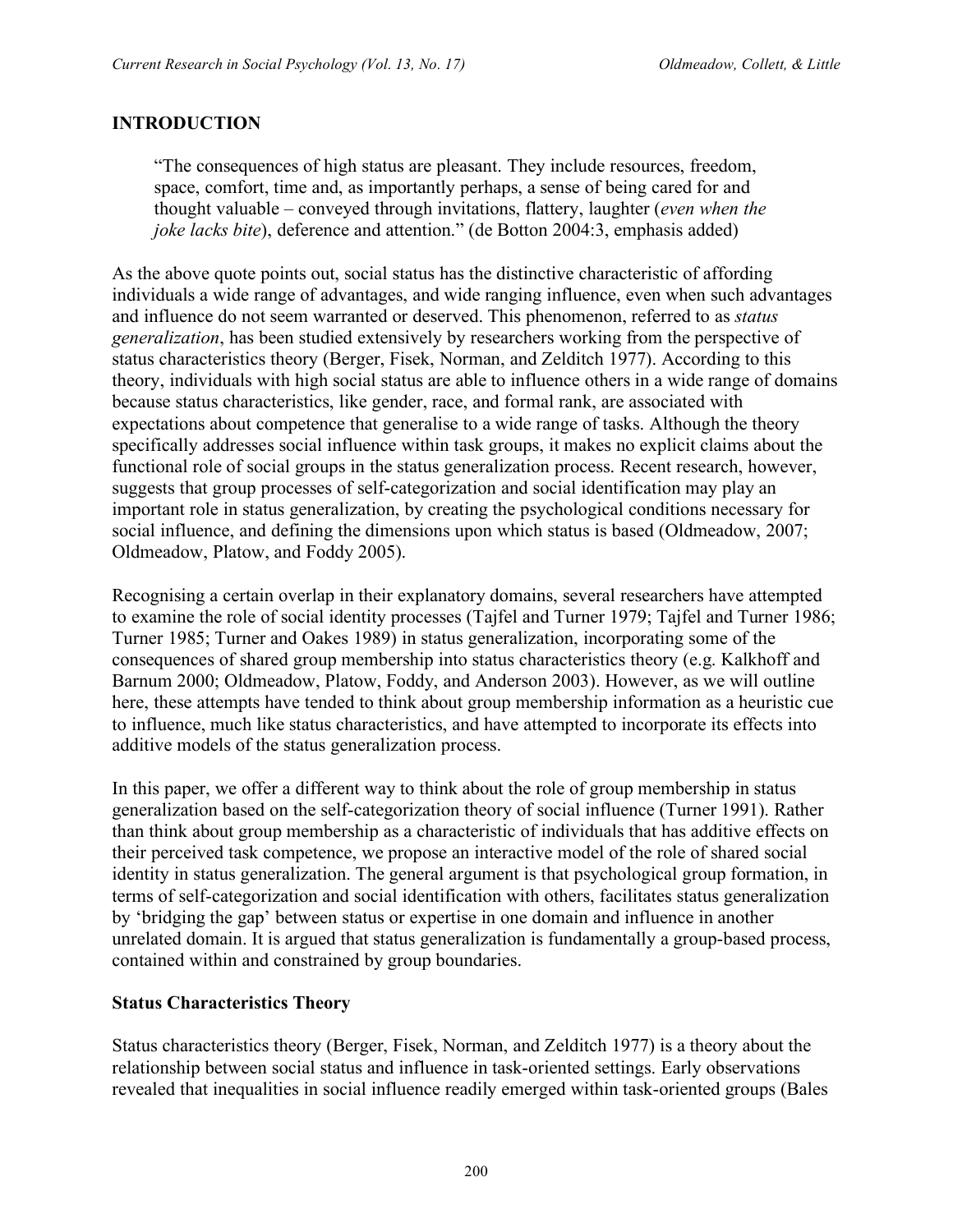1950), and that these inequalities were associated with group members' external social status (Berger and Conner 1969). That is, individuals with relatively high social status, in terms of military rank (Berger, Cohen, and Zelditch 1972) or education level (Moore 1968) for example, had more influence over decisions than those with relatively lower social status, even when the status dimension had nothing to do with the task. To explain this relationship, it was argued that status is associated with expectations about competence, so that those with relatively higher social status are expected to be more competent than those with lower social status, and thus have more influence over decisions. It was further argued that these expectations can be quite general and apply to a wide range of tasks, so that the status dimension does not need to be relevant to the task to afford higher status actors an influence advantage over lower status actors.

The process through which social status affects influence rates in task groups is called status generalization, because social status in one domain generalizes to influence in other unrelated domains. The theory has developed to predict influence rates from a range of status characteristics that vary in their relevance to the task, from previously demonstrated task ability (e.g. Foddy and Smithson 1996) to irrelevant status characteristics like gender and race (e.g. Hopcroft 2002). The more relevant a status characteristic is to the task, the fewer inferential steps are involved in linking it to expected task ability, and the stronger impact it has on influence levels. Importantly, though, even status characteristics that have no prior association with the task have some impact on influence levels.

According to the theory, status generalization occurs within situations defined by specific scope conditions. These include that there be at least two actors collectively engaged in completing a task believed to have a correct or best solution, where those actors are motivated to achieve the best possible outcome (Berger, Rosenholtz, and Zelditch 1980; Foschi 1997). Most experiments in this area are configured so that the actors' goals and outcomes (in terms of payment for performance) are shared, so that participants have not only a common goal, but a common fate as well. Under these conditions, it is argued, the actor with the highest social status will be the most influential. Although not explicitly stated as such, these scope conditions are in line with traditional conceptualizations of groups as collections of individuals who are positively interdependent for the attainment of a valued goal (e.g. Festinger 1950; Rabbie 1991). We will return to this issue shortly, after a brief discussion of existing research on the role of group membership in status generalization.

#### *Group Membership in Status Generalization*

In addition to status characteristics, a number of studies have examined the role of group membership information as a status organizing process (Kalkhoff and Barnum 2000; Oldmeadow, Platow, Foddy, and Anderson 2003). The idea is that the generally more positive evaluations of ingroup members over outgroup members (see Brewer 1979) might give rise to different expectations of competence for ingroup and outgroup members, which in turn lead ingroup members to be more influential. Indeed, there is some support for this hypothesis. Kalkhoff and Barnum (2000) examined the relative influence of ingroup and outgroup sources who were also either higher or lower in status than the participants in terms of education level. Using computer-simulated three-person interactions, the researchers examined the influence levels of ingroup and outgroup partners and higher and lower status partners separately, and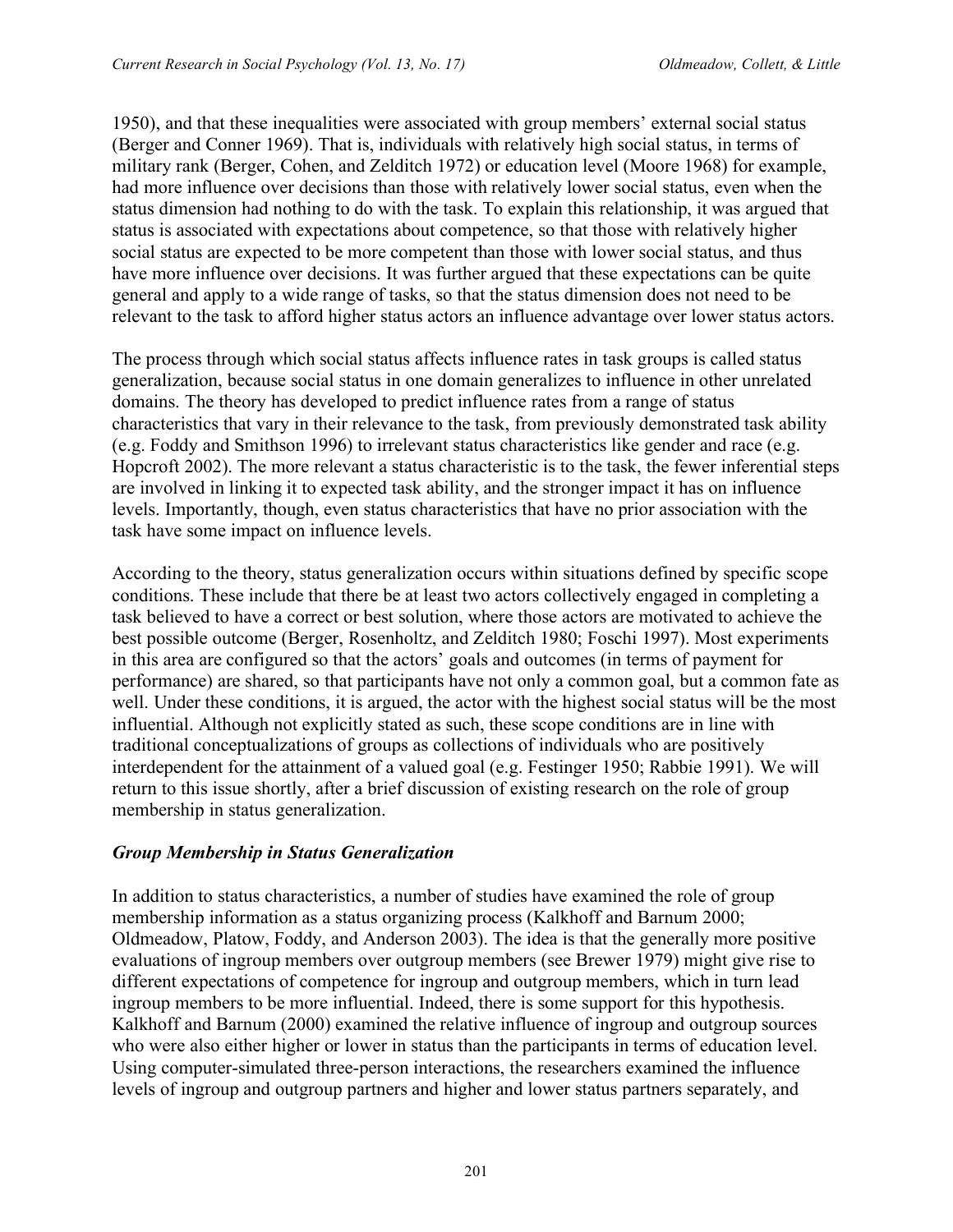compared them with the influence levels of partners whose group membership and relative status were known. They found that ingroup membership increased the influence of both higher and lower status partners, but that outgroup membership neither increased nor decreased the effect of status. Hence these authors concluded that "status-organizing and social identity processes operated concurrently" (p. 111), and that they had additive effects on influence. A similar pattern of results was found in a study by Oldmeadow, Platow, Foddy, and Anderson (2003, Experiment 1).

In line with a number of studies in social identity theory (e.g. Abrams, Wetherell, Cochrane, Hogg, and Turner 1990; McGarty, Haslam, Hutchinson, and Turner 1994), then, ingroup members are generally more influential than outgroup members, even in task-oriented settings. Thus, one way in which group membership may affect status generalization is by functioning as a type of heuristic cue, generating higher expectations or more positive sentiments for ingroup than outgroup members. Such effects can be conceptualised and incorporated into the additive expectancy models common to status characteristics theory (e.g. Balkwell, Berger, Webster, Nelson-Kilger, and Cashen 1992), so that group membership adds to other characteristics to determine the expected competence of self and others. This is the type of model proposed by Kalkhoff and Barnum (2000), for example.

However, close inspection of the available data suggests an interactive model may be more appropriate. In Kalkhoff and Barnum (2000) the difference in influence between higher status ingroup and outgroup partners was highly significant, while the difference between lower status ingroup and outgroup partners was only marginally significant. In Oldmeadow et al. (2003) the higher status ingroup target was more influential than the lower status ingroup target, whereas higher and lower status outgroup targets were equally influential. Hence, the available data seems more in line with an interactive model in which shared group membership augments the effects of status characteristics on influence levels. Such an interactive model is in fact consistent with status characteristics theory insofar as the scope conditions of the theory create the conditions for psychological group formation. In order to understand how shared group membership might augment status generalization, we need to turn to self-categorization theory (Turner, Hogg, Oakes, Reicher, and Wetherell 1987).

# **Self-Categorization Theory and Social Influence**

According to self-categorization theory (Turner 1984; Turner et al. 1987) group behaviour, including cooperation, cohesion, and social influence, is not ultimately based on interdependence between individual group members for the satisfaction of individual needs (Turner and Bourhis 1996), but is made possible through the dual processes of self-categorization and social identification with others. Like status characteristics theory, early social psychological approaches to social influence (Deutsch and Gerard 1955; Festinger 1954) assumed that stimulus ambiguity led to uncertainty and dependence on others to provide valid information. However, Turner (1991) argued that uncertainty was a function of actual or anticipated disagreement from others with whom we expect to agree, not stimulus ambiguity per se. Since we do not have direct access to the validity of any perception, opinion, or belief, subjective validity can only come from agreement with relevant others. Conversely, disagreement from relevant others creates uncertainty and openness to influence.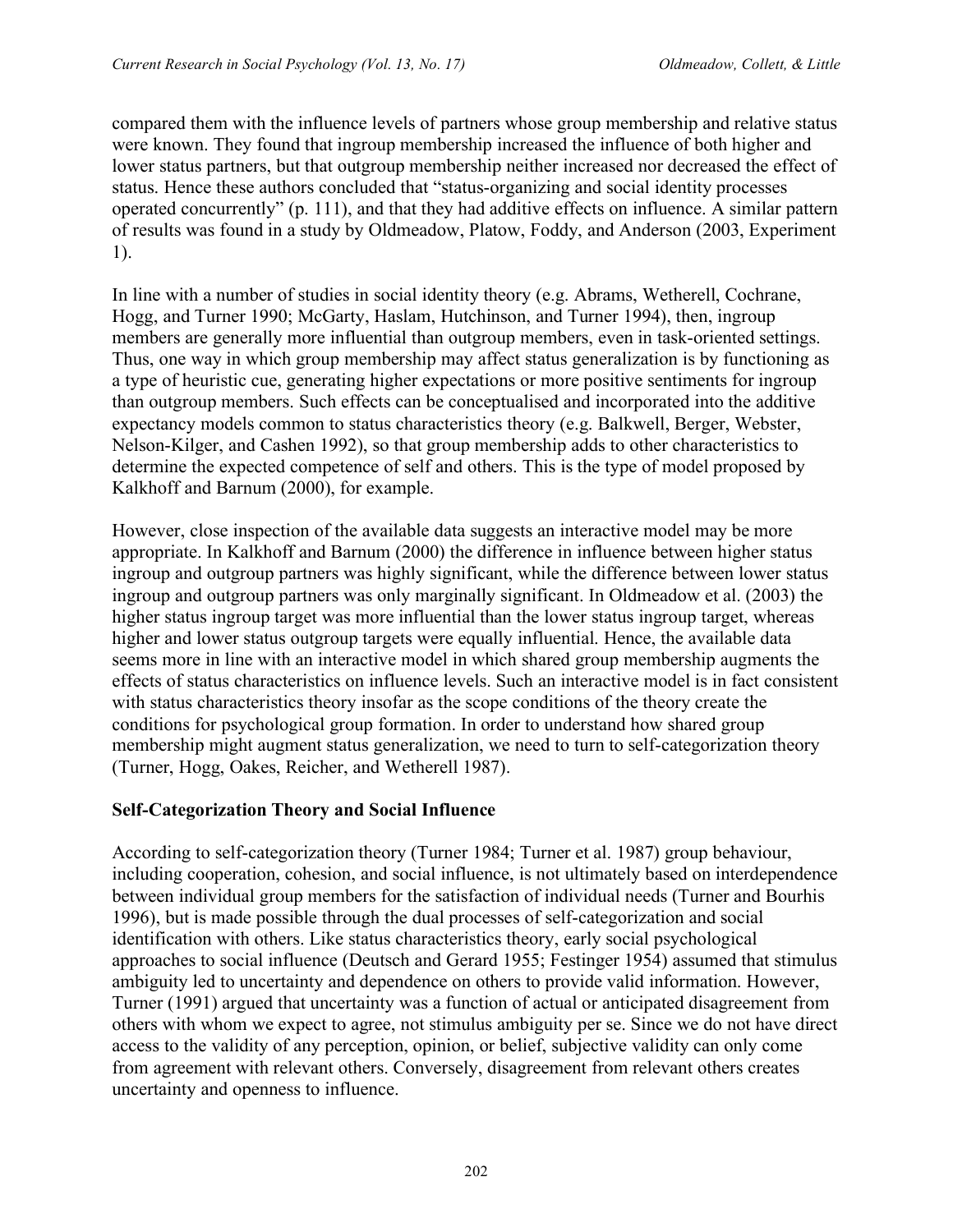Self-categorization and social identification are central in this process because they contribute to the definition of those with whom we expect to agree. Self-categorization refers to the cognitive process of perceiving self and others in terms of situationally relevant group memberships, and social identification refers to the emotional and evaluative significance of those group memberships (Tajfel 1982; Tajfel and Turner 1979; Tajfel and Turner 1986). The cognitive process of self-categorization gives rise to an expectation that members of the self-category ought to agree with each other, and agreement creates a social unit with which one can identify and derive validation. Hence, these processes of psychological group formation, more than stimulus ambiguity per se, create the conditions in which people are motivated to reach agreement, and in which it is considered important and legitimate to consider each other's views and to influence and be influenced by them.

## *Implications for Status Generalization*

One implication of this theory for status generalization is that a sense of shared group membership between the target and source of influence may be necessary for status generalization. As outlined above, the scope conditions of status characteristics theory resonate with traditional conceptualizations of groups and may well operate to create a group in a psychological sense. In particular, the scope condition of collective orientation requires that participants consider it important and necessary to take into consideration the opinions of others in order to succeed at the task, and this is considered a criterial dimension of psychological group formation in self-categorization theory—self-categorization leads people to consider the opinions of others (Turner, 1991). Thus, psychological group formation may give rise to or satisfy the scope conditions of status characteristics theory. Support for this was found in a study in which psychological group formation, in terms of self-categorization and social identification with others, increased the extent to which participants reported being collectively oriented (Oldmeadow, Platow, and Foddy 2005). In contrast, categorising an interaction partner as an outgroup member reduced attention to the partner and their level of influence. This study suggests that psychological group formation may at least partly satisfy the scope conditions of status characteristics theory, setting the conditions for the operation of status generalization processes.

Another way in which psychological group formation may be important for status generalization is in shaping the status-value of characteristics in a group. Oldmeadow (2007) demonstrated that the effects of a status characteristic on the relative influence of two targets differed in different group contexts, even when the task was held constant. That is, in the context of a university group, participants were more influenced by an older than a younger target, but in the context of an undergraduate student group, where the younger target was more prototypical, participants were more influenced by a younger than an older target. These findings suggest that groups may also play a role in status generalization by moderating the status meaning of characteristics like age.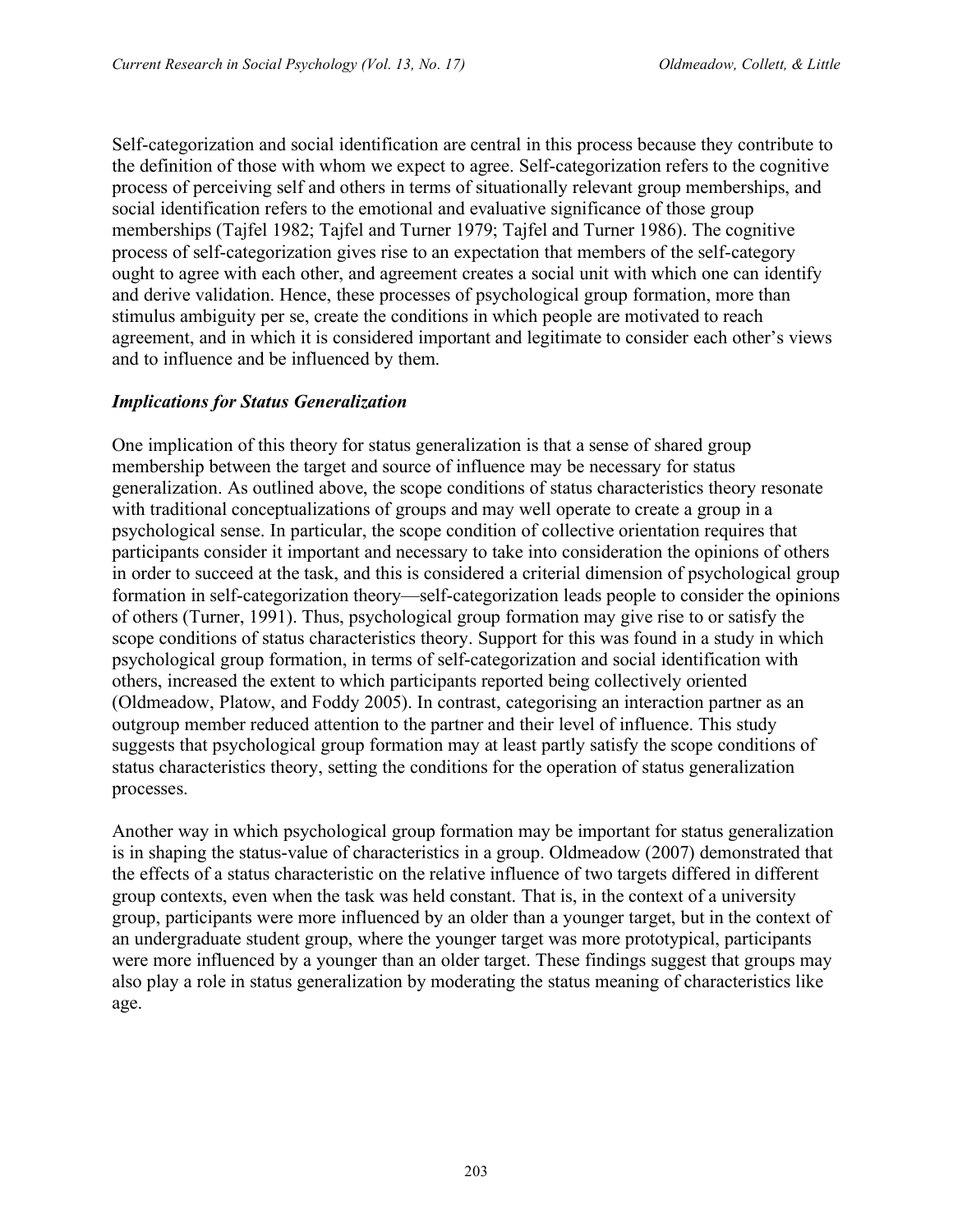# *Theoretical Integration*

The above theory and research suggests that psychological group formation, in terms of selfcategorization and social identification with others, plays an important role in status generalization. However, this role is in creating the conditions in which status generalization can operate, rather than as a heuristic cue to influence operating through ingroup favouritism or sentiments. Self-categorization and social identification create the psychological conditions in which group members are motivated to reach agreement to establish a sense of subjective validity, and in which their interactions become structured around status characteristics to achieve this goal.

There is an important limitation on this process. That is, the facilitative effect of shared group membership is limited to status characteristics that are not directly associated with the task. It is important to distinguish between status generalization, as the carrying over of status or expertise in one domain to influence in another unrelated domain, from influence that derives from a strong association between the characteristic and task ability. It is one thing to be influenced by an expert in the field, and quite another to be influenced by an expert in an unrelated field. Shared group membership is not necessary for the former but, we argue, is necessary for the latter. In other words, shared group membership should only augment the impact of status characteristics when there are significant inferential steps required to link the status characteristic to expected task ability.

In the following we report two experiments designed to test this integration. The first experiment demonstrates that group membership does not have additive effects on, nor facilitate, the effects of a highly task-relevant status characteristic. The second experiment confirms the first, and extends it by showing that shared group membership does augment the effect of an irrelevant status characteristic. Thus, shared group membership 'bridges the gap' between expertise in one domain and influence in another unrelated domain.

# **EXPERIMENT 1**

Experiment 1 sought to test the above hypothesis by examining the relative influence of others who were higher or lower in task-relevant expertise, and who were either ingroup or outgroup members in terms of a salient group membership. In line with our theoretical framework, when the status characteristic differentiating actors is highly relevant to the task, group membership should have no effect on influence patterns, because no generalization from the status characteristic to the task is required. This contrasts with the view of group membership as a heuristic cue, which would imply an additive effect over and above the impact of the status characteristic.

# **Method**

# *Participants*

Forty-seven female and thirteen male  $(N = 60)$  university students took part in this study. Participants were between 18 and 39 years old ( $M = 21$  years). Approximately one-third of the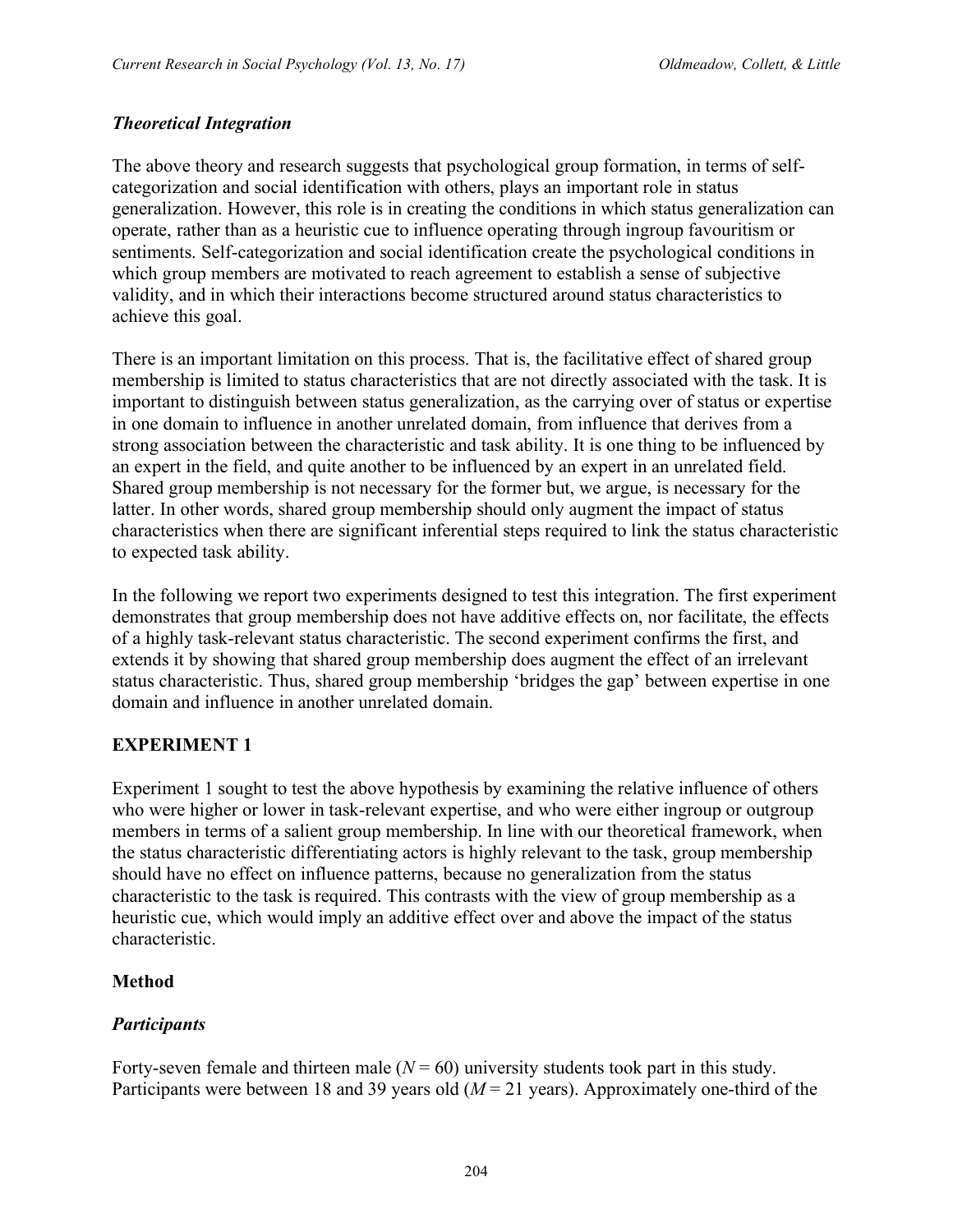participants were first-year psychology students participating for course credit. The remaining subjects were general university students who responded to advertisements placed around campus or who were contacted by email. These participants were paid for their participation. Participants were randomly assigned to conditions in a 2 (task ability: high vs. low) by 2 (group membership: ingroup vs. outgroup) independent groups design.

## *Materials and Procedure*

Participants attended the laboratory at a prearranged time and were seated alone in a small room. The experimenter explained that the study was investigating Judgment Extremity, an important ability that enables people to estimate the likelihood of various events occurring in the world. Participants were told that some people have high Judgment Extremity ability and make very accurate estimates on the Judgment Extremity task, while others have low Judgment Extremity ability and make less accurate estimates. The experimenter went on to explain that this study was specifically investigating whether collective decision-making produces better or worse estimates than individual decision-making, and that the participant would be asked to complete the Judgment Extremity questionnaire twice, first on their own and then again while having the responses of another participant to look at. It was explained that the second part was designed to simulate collective decision-making and that while they would be the only one making the final decisions, they would have the responses of another participant to help them.

The experimenter then presented the participant with the Judgment Extremity questionnaire. The questionnaire consisted of twenty items in which the participant was asked to estimate the likelihood out of 100 that a specific event occurs. All items related to people, things, and events in Great Britain, and were ambiguous enough to be likely to create some uncertainty about the correct answer. Examples of these items include: "The chances that a novel published in Great Britain will sell more than 5000 copies are \_\_\_\_\_ in 100", and "The chances that a high school graduate will read at least one book per year are about \_\_\_\_ in 100". The experimenter asked the participant to try to be as accurate as possible and not to skip any questions. Participants were then left alone to complete the questionnaire.

When finished, the experimenter returned and said that he was going to mark the participant's responses to find out how accurate they were and asked the participant to complete a filler task in the meantime. The filler task was designed to manipulate self-categorization with the influencing source in terms of whether he or she was a smoker or a non-smoker. The smoker/non-smoker group distinction was used because it has been shown to be a powerful basis for differentiation with strong associated stereotypes. If group membership functions as a heuristic cue to influence, the smoker/non-smoker distinction should be fairly strong. Participants were asked to write a paragraph on their opinion about whether or not smoking should be banned in pubs in Great Britain. The experimenter explained that this was being done as an ongoing discussion from participant to participant, and gave the participant two identical sheets, one a blank form and another that had already been completed, ostensibly by a previous participant. Each sheet began with a short statement explaining that smoking had recently been banned in pubs in Ireland, and that there was now an increased likelihood that smoking will also be banned in pubs in the rest of the United Kingdom.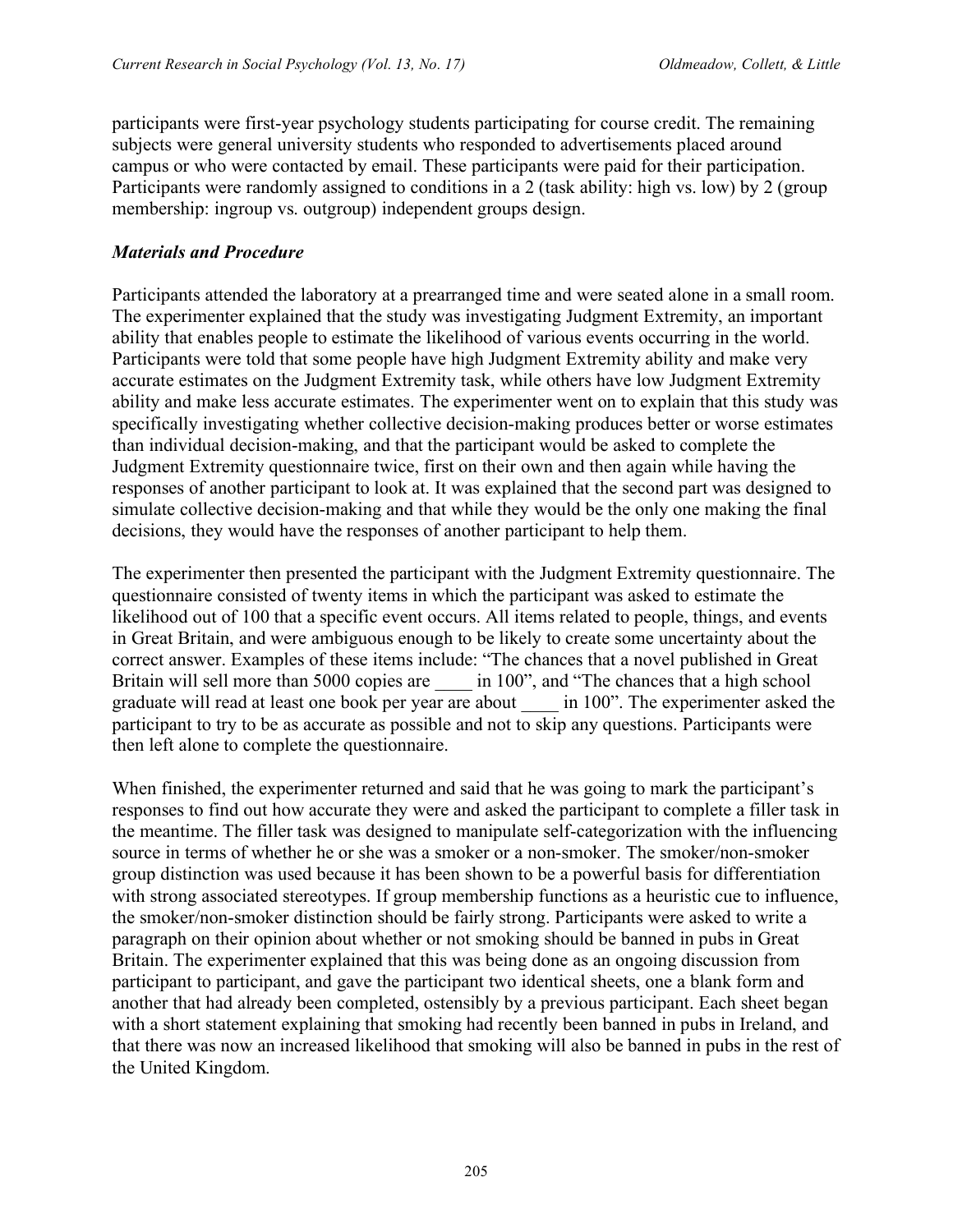Participants were first asked to tick whether they were a smoker or a non-smoker, then to rate how much they agreed with the previous participant's opinion using a 7-point scale, and finally to write their own opinion. There were two versions of the completed opinion sheet, both hand written. One was ostensibly written by a non-smoker who indicated (both on the seven-point scale and in the text) that he or she strongly disagreed with the previous participant's opinion and argued strongly in favour of banning smoking in pubs. The other was ostensibly written by a smoker who also indicated that they strongly disagreed with the previous participant and who argued strongly against banning smoking in pubs. These sheets were used to create both normative and comparative fit with a categorization into smokers and non-smokers, and thus to make the categorization highly salient. Participants were asked to first read through the previous participant's opinion and then to write their own opinion while the experimenter marked their Judgment Extremity questionnaire.

After about ten minutes the experimenter re-entered the room and showed the participant their marked Judgment Extremity questionnaire. Across the top of the sheet in red ink was the score of 72 percent. The experimenter then asked the participant to complete the questionnaire again, this time with the responses of the previous participant to look at. The participant was given a blank Judgment Extremity questionnaire and a completed questionnaire that had ostensibly been completed by the previous participant whose opinion the participant had just read. Across the top of the previous participant's sheet was written the score of either 81 percent or 63 percent. This served as the task ability manipulation. The experimenter then left the room, taking the participant's first Judgment Extremity questionnaire with him.

Once the participant had completed the second Judgment Extremity questionnaire he or she was given a post-test questionnaire containing manipulation checks and other dependent measures including beliefs about his or her relative competence, identification with the previous participant, and self-reported influence. When finished they were debriefed, thanked, and paid (if appropriate).

## **Results**

## *Manipulation Checks*

Three participants were excluded from analyses for failing to accurately identify the influencing source as a smoker or a non-smoker. All of the following analyses were performed using the remaining 57 cases.

In the post-test questionnaire all participants were asked to indicate whether the influencing source had a higher or lower judgment extremity score than themselves. All participants answered this question correctly. In addition, participants in the high ability source condition rated themselves as having significantly less ability than the influencing source,  $M = 2.87$ ,  $SD =$ 1.20,  $t(25) = -4.50$ ,  $p < .001$  (one-sample t-test against the midpoint of the scale), while those in the low ability source condition rated themselves as having significantly more ability than the influencing source,  $M = 5.30$ ,  $SD = 1.02$ ,  $t(30) = 6.15$ ,  $p < .001$ . Therefore, the ability manipulation appeared to be successful.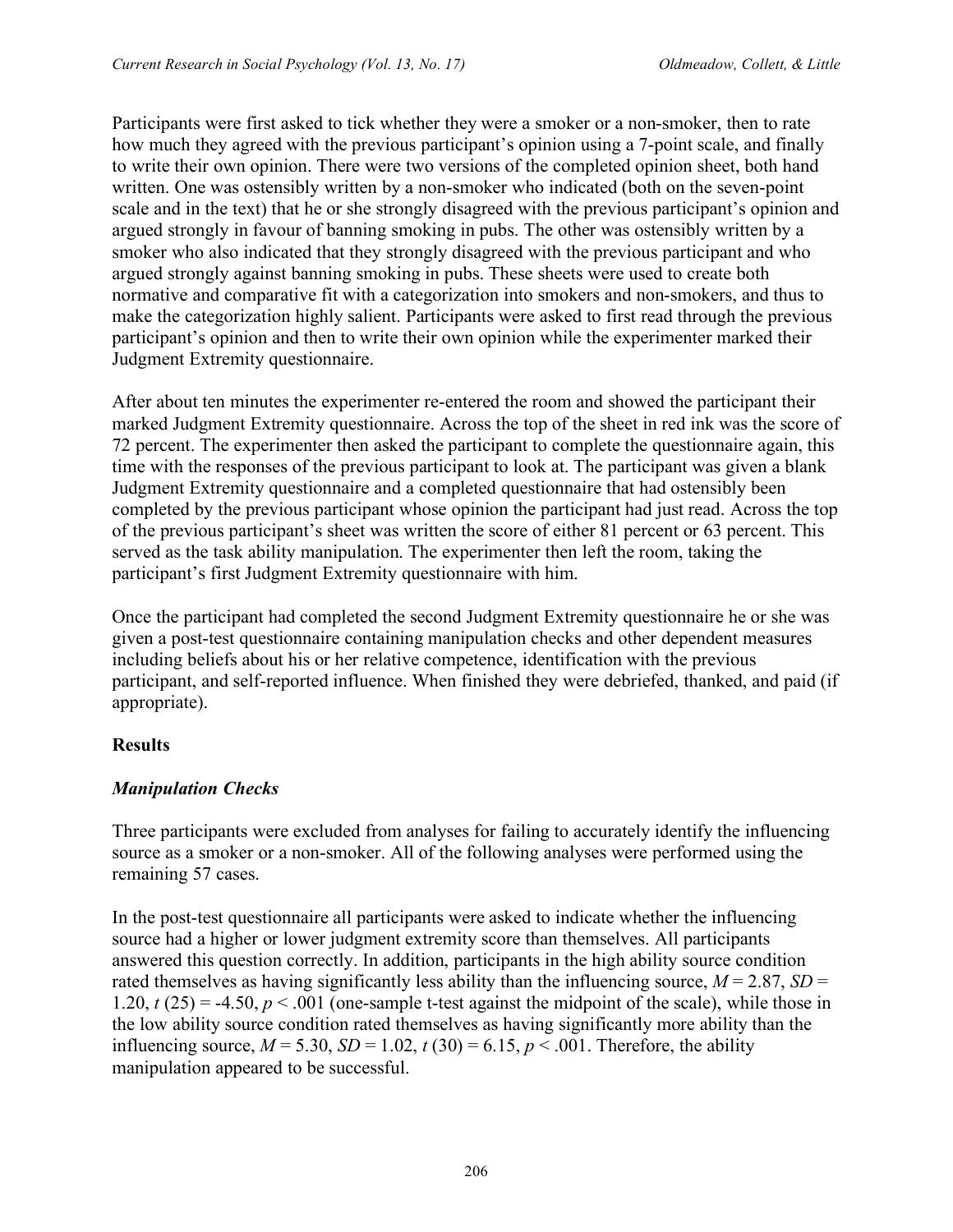To check that the statements provided by the influencing source were group normative, participants' agreement with the statements were compared between ingroup and outgroup participants. A 2 (ingroup versus outgroup) by 2 (influencing source smoker or non-smoker) ANOVA was run on agreement scores to examine whether agreement was a function of the statements themselves or of group membership per se. There was a significant main effect of group membership only,  $F(1, 53) = 16.83$ ,  $p < .001$ , Eta squared = .24. Ingroup members agreed significantly more with the influencing target,  $M = 5.42$ ,  $SD = 1.30$ , than did outgroup members,  $M = 2.79$ ,  $SD = 1.40$ , regardless of which version they read.

As a final check of the grouping manipulation, participants rated how similar they were to the influencing target, how much they thought they would like them, and how well they would get along with them. These items were collapsed into a single identification measure (alpha = .81). Participants in the ingroup condition identified more strongly with the influencing target (*M* = 3.92, *SD* = .84) than those in the outgroup condition ( $M = 3.31$ , *SD* = 1.05),  $F(1, 53) = 5.58$ ,  $p =$ .022, Eta squared = .10. There was no effect of status and no interaction, *F*s < 1. Therefore, the manipulation of group membership appeared to be successful.

# *Main Analyses*

The main dependent variable in this study was the degree to which the participants' second set of responses shifted towards those of the influencing target. To calculate this, an initial difference score for each item was obtained by subtracting the participants' initial estimates from that of the influencing target and transforming all scores to positive values. Next, a second difference score was obtained between the participants' second estimates and those of the influencing target. Smaller differences in the second estimates indicate a shift towards the influencing target's estimates, while larger differences indicate a shift away from the influencing target. Proportionate shifts were calculated by subtracting the second difference score from the first difference score and then dividing by the sum of the first and second difference scores. This formula produced scores ranging from -1 to 1, with positive values indicating shifts towards, and negative values indicating shifts away from the influencing target. A total influence score was calculated as the average proportionate shift across the twenty items.

A 2 (partner's task ability: high versus low) by 2 (group: ingroup versus outgroup) ANOVA on influence scores revealed a significant main effect of ability only,  $F(1, 53) = 20.04$ ,  $p < .001$ , Eta squared = .27. Lower ability participants were significantly more influenced,  $M = .33$ ,  $SD = .12$ , than higher ability targets,  $M = .19$ ,  $SD = .12$ . The main effect of group was not significant,  $F(1, 1)$ 52) = 1.40,  $p = 0.24$ , Eta squared = 0.02, and there was no interaction,  $F < 1$ .

In addition to the shift scores, a self-reported influence score was calculated from participants responses to the following four post-test items (alpha = .88): "How much did the other participant's responses help you to make your final choices?", "How much did you consider the other participant's responses before making your final choices?", "How influenced were you by the other participant's responses?", and "How much do you think the other participant's responses helped you to improve your judgment extremity score?". All items were answered on 7-point scales anchored with 'not at all' and 'very much'. A 2 (partner's task ability: high versus low) by 2 (group: ingroup versus outgroup) ANOVA on this self-reported influence measure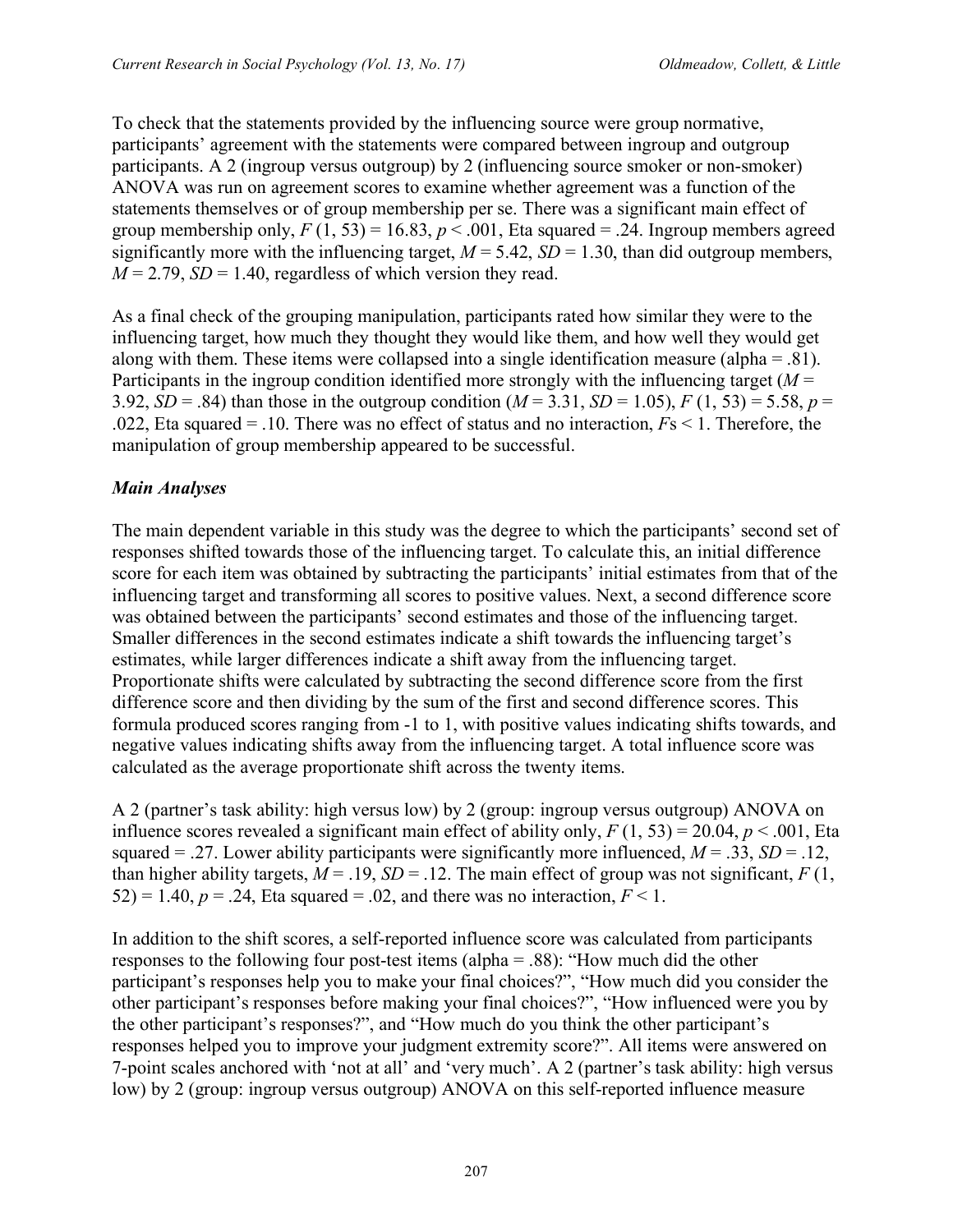revealed a significant main effect of ability,  $F(1, 53) = 17.51$ ,  $p < .001$ , Eta squared = .25, no main effect of group,  $F(1, 53) = 1.98$ ,  $p = .17$ , Eta squared = .04, and no interaction between ability and group membership, *F* < 1. Lower ability participants reported being more influenced by the source ( $M = 4.73$ ,  $SD = .87$ ) than higher ability participants ( $M = 3.58$ ,  $SD = 1.17$ ).

# **Discussion**

The aim of Experiment 1 was to examine whether categorising an influencing source as an ingroup or outgroup member would add to the effect of the source's task ability on his or her influence. It was hypothesised that group membership would have no impact on influence patterns because there was no inference to be made in generalizing from the status characteristic to task ability. As expected, the results show clearly that the source's performance on the task was the only factor determining their influence levels. There was no effect of group membership either alone or in combination with the source's task performance. This finding is inconsistent with the view of group membership as a heuristic cue to influence.

A foreseeable criticism is that the absence of effects of group membership in this study could be due to the (ir)relevance of the group membership to the task. The group membership manipulation (smokers vs. non-smokers) was not relevant to the task and there was no intuitive reason to expect ingroup members to be better at the task, or to provide more subjectively valid responses, than outgroup members. We specifically chose a group membership in which there is clear ingroup favouritism and outgroup derogation but no relevance to the task, so that any effects of group membership as a heuristic cue operating through ingroup favouritism or sentiments should be apparent. Indeed, if the group membership was relevant to the task in the sense that members of one group were expected to be more competent than members of the other, then that group membership fits the definition of a status characteristic and there would be no need to theorize a separate influence process.

Another criticism may be that because of the relevance of task performance information, there was a ceiling effect on influence levels that obscured any additional effect of group membership. However, the mean shift scores suggest that participants did not simply copy the responses of the higher scoring partner (which would have produced shift scores of 1, or close to 1). As it was, participants in the higher scoring partner condition had a mean shift score of .33. Thus, there was considerable room for participants to be more influenced than they were by the other's responses. In addition, even those in the lower scoring partner condition were somewhat influenced by their responses. The argument of a ceiling effect would seem difficult to sustain.

While this experiment suggests that group membership did not act as a heuristic cue to influence, we specifically restricted the study to a context where the status characteristic was highly relevant to the task. Indeed, participants were given a sheet of paper that contained, ostensibly, either more or less accurate responses than their own. Hence there was no inference to make in assuming the higher scoring source had more, and lower scoring source less task ability than themselves. Participants could reasonable treat such an assumption as fact. According to our theoretical framework, group membership could not augment the effect of this information because there were no inferential steps involved in linking the status characteristic to task performance. In effect, no status generalization was required. From our perspective, shared group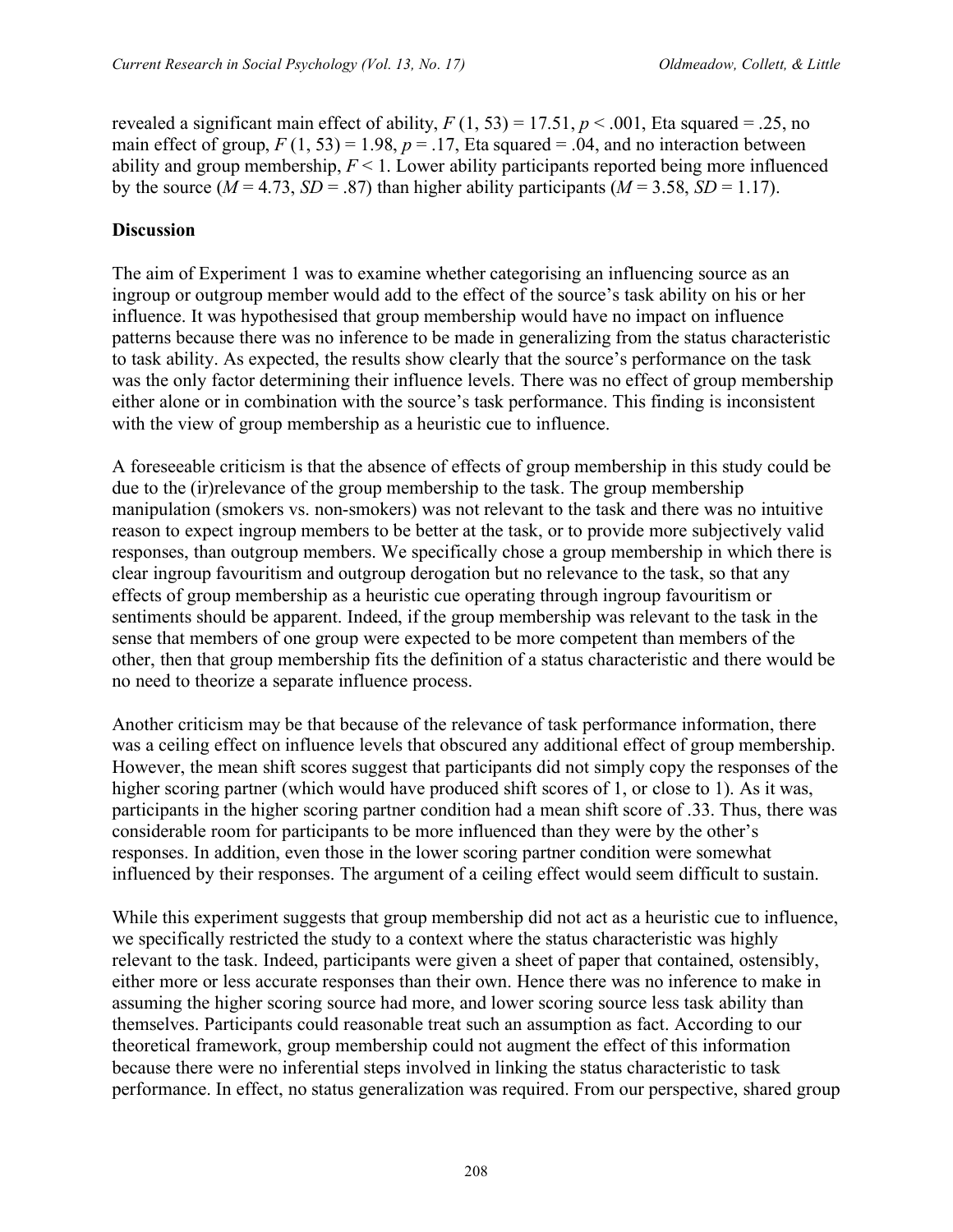membership plays an important role specifically in status generalization, in 'bridging the gap' between a status characteristic and expected task ability where that gap involves significant inferential steps.

To examine whether group membership plays a role specifically in the process of generalising from a status characteristic to influence in another unrelated domain, a second study was conducted. In this study, participants interacted with an ingroup or an outgroup partner they believed was superior to them on either a relevant or an irrelevant task. It was hypothesised that ingroup and outgroup partners with relevant task ability would be equally influential, but that an ingroup partner with irrelevant task ability would be more influential than an outgroup partner with irrelevant task ability.

# **EXPERIMENT 2**

## **Method**

## *Participants and Design*

Twenty-one male and 39 female  $(N = 60)$  undergraduate students from various faculties at the University of Exeter took part in the study. The mean age of the sample was 21 years (*SD* = 3.9). Participants were randomly allocated to conditions in a 2 (identity condition: shared vs. nonshared) by 2 (task ability: relevant vs. irrelevant) independent groups design (15 participants per condition).

## *Materials and Procedure*

Upon arrival, participants were met near the entrance to the building by two female researchers, who explained that they were waiting for one other participant to arrive. One of the researchers then escorted the participant to a testing room on the first floor, while the other remained behind ostensibly to wait for the other participant. In the testing room participants were asked to read and sign a consent form, and to complete a short questionnaire while they waited for the other participant to arrive. The questionnaire was adapted from Haslam, Oakes, Reynolds, and Turner's (1999) 'three things' manipulation of social and personal identity salience. Participants in the shared identity (SI) condition were asked to list up to three things that they and most other members of their study program did well, badly, rarely and often. Those in the non-shared identity (NI) condition were asked to list up to three things that they personally did well, badly, rarely and often. This was designed to augment the manipulation of shared identity by making participants' social identity salient in the SI condition, while making their personal identity salient in the NI condition.

After leaving the participant for a few minutes, the researcher returned and informed him or her that the other participant had arrived and that they could now begin the experiment. The participant was told that they would be asked to complete a series of tasks on the computer, one on their own and another with the other participant as a team. It was stated that the aim of the study was to examine team performance on 'contrast sensitivity', ostensibly an ability to perceive contrasts in patterns and shapes. Only general information was given by the researcher,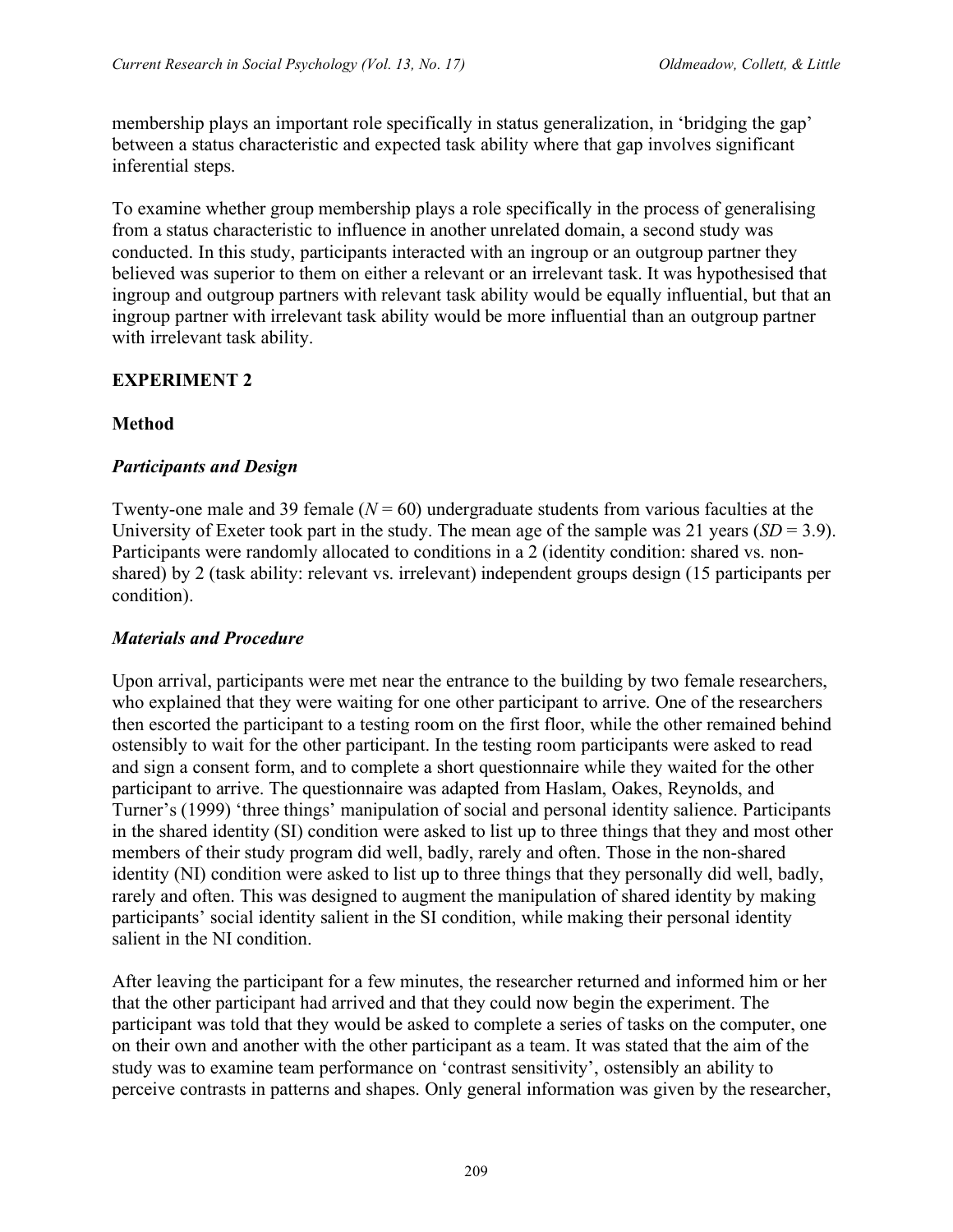because more specific and detailed information about the task was presented to participants on the computer as they went through the program. Once participants were ready to begin, the researcher clicked a button on the computer screen that read "connect to network". While the computer was apparently connecting to the network, the researcher left the room to leave the participant to complete the task.

The sequence of the program was as follows. First participants completed a 25-trial task on their own. The task was either relevant or irrelevant to the team-task. In the relevant condition the initial task was a 'one-pattern contrast sensitivity task' in which participants had to decide whether a rectangle shown on the screen had more white or black squares in it. In the irrelevant condition they had to decide which of two words, ostensibly from an ancient foreign language, had the same meaning as a target English word. This task was described as a 'meaning insight task' and it had no apparent relevance to the contrast sensitivity task performed in jointly.

Following the initial task participants exchanged information about themselves with the fictitious partner via the computer. In the NI condition they entered and sent only their first name and degree program. Since the researchers had previously established the participants' gender and degree program at the sign-up stage, the program was set up to show that the partner had a name typical of the participant's gender [1] and that they were studying a different degree program. In the SI condition participants entered and sent information about their degree program, as well as their favourite band, food, and movie. The information participants received about the partner indicated that they were of the same gender, studied the same degree program, and that their favourite band, food, and movie were quite typical for undergraduate students. By providing this extra information it was reasoned that participants would be able to form a stronger sense of shared identity with their partner (see Tanis and Postmes 2003). Participants in all conditions were prompted to write their partner's information on a sheet provided next to the computer.

Next participants were given feedback about their score and their partner's score on the initial 25-trial task. In all conditions, participants learnt that they had scored 6 out of 25, while their partner had scored 22 out of 25. Hence, it appeared that the partner had made substantially more correct choices than the participant. At this point, participants were again prompted to write down their's and their partner's scores on the sheet provided.

The program then went on to the main team-work task, explaining the procedure by which participants and the partner would exchange their initial choices and then make a final choice on each trial. Participants were also given a practice task so that it was clear how the procedure operated. Essentially, the task was very similar to the one-pattern contrast sensitivity task used in the relevant condition, in that for each of 25 trials, participants were presented with rectangles containing black and white squares and had to make a decision about the proportions of black and white squares. However, in this task they were presented with two rectangles at each trial and had to decide which had the greater proportion of white. For each trial participants made an initial choice by clicking one of two buttons on the screen. After a short pause the computer displayed the choice apparently made by the partner, which was either the same or different to the participant's initial choice. The program was designed to match the partner's initial choice with that of the participant on 5 of the 25 trials. On all other trials, the partner's initial choice differed from the participant's, thus creating a potential influence situation. After another short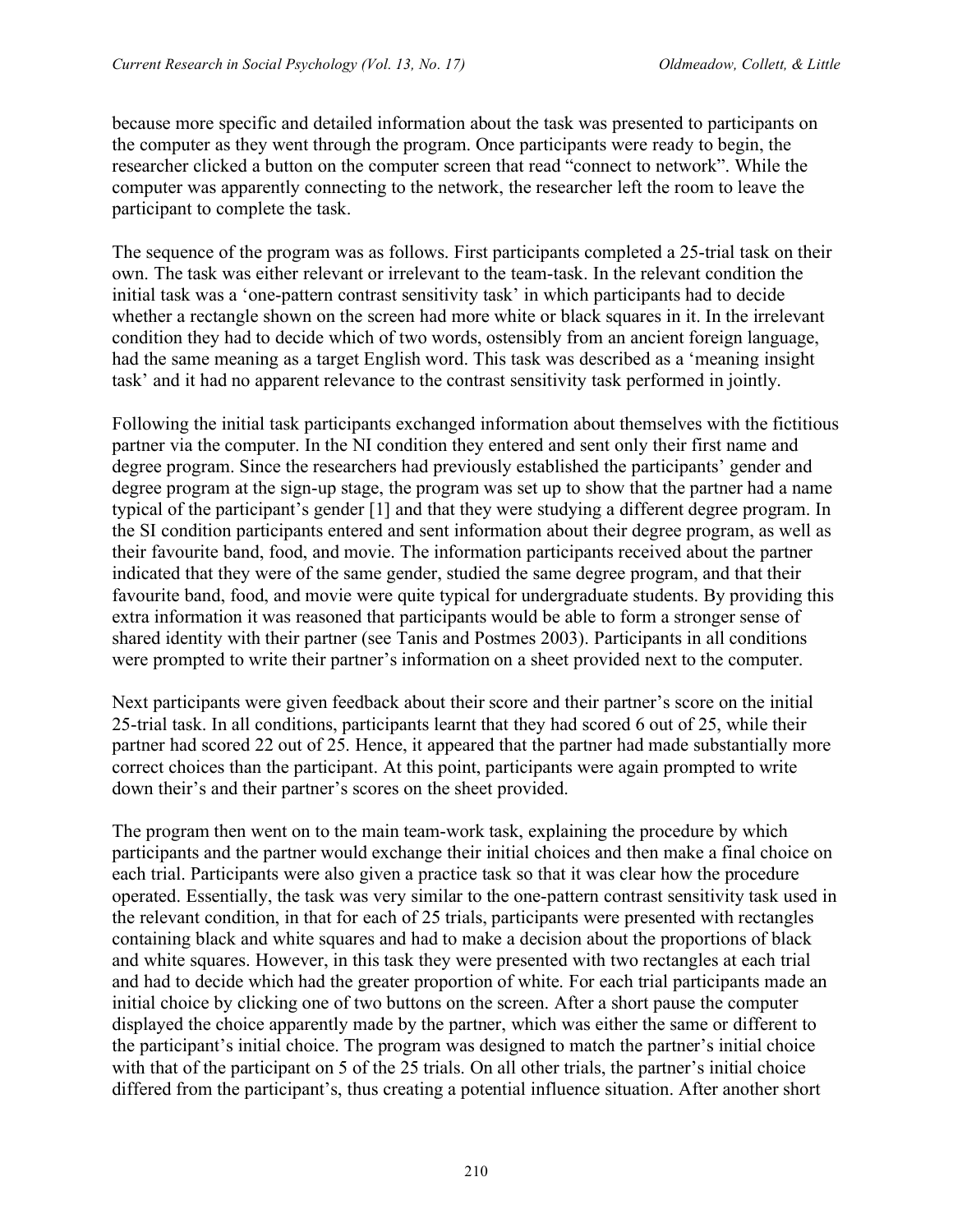pause the participant was prompted to make a final choice. Participants did not see the final choice that the partner had ostensibly made. This sequence was repeated 25 times.

Finally, at the end of the task, participants were asked to respond to a series of questions displayed one at a time on the screen. These questions were designed to assess the success of the manipulations, and various impressions about how influenced they were by the partner and how much ability they thought they and the partner had. All questions were answered by sliding a marker along bipolar scales anchored with appropriate labels (e.g. 'not at all' and 'extremely'). In order to move forward in the questions, participants had to move the slider either left or right of its initial position in the center of the scale. The computer stored participant's responses, which could range from 0 to 100, depending on where the slider was positioned. At the end of the questionnaire participants were prompted to rejoin the researchers in the next room, where they were debriefed and thanked for their participation.

# **Results**

## *Manipulation Checks*

To check the success of the relevance manipulation participants were asked how relevant they thought the initial task was to the main task. Responses were analysed using a 2-way ANOVA to see whether they varied as a function of either relevance or identity condition. There was a significant main effect of relevance only,  $F(1, 55) = 45.95$ ,  $p < .001$ , Eta squared = .46, with those in relevant condition rating the initial task as more relevant to the main task  $(M = 78.07)$ ,  $SD = 18.85$ ) than those in the irrelevant condition ( $M = 37.48$ ,  $SD = 26.63$ ). There was no main effect of identity condition, *F* < 1, and no interaction between relevance and identity condition, *F*  $(1, 55) = 2.07$ ,  $p = 0.16$ , Eta squared = .04. The manipulation of relevance appeared to be successful.

To check whether participants in the SI condition perceived a stronger sense of shared identity with the partner than those in the NI condition, participants were asked to rate how similar they felt to the partner, how much they liked him or her, and how much they would like to work with him or her again (alpha = .75). ANOVA revealed a main effect of identity condition only, *F* (1, 55) = 9.75,  $p < .001$ , Eta squared = .16, with those in the SI condition indicating a stronger sense of shared identity ( $M = 57.75$ ,  $SD = 14.63$ ) than those in the NI condition ( $M = 47.08$ ,  $SD =$ 10.21). There was no main effect of relevance and no interaction, *F*s < 1. The manipulation of shared identity appeared to be successful.

Finally, to ensure participants registered their's and their partner's scores on the initial task, participants were asked who had performed better on the initial task, with the response scale anchored with 'I performed better' (0) and 'my partner performed better' (100). Scores did not vary by either group or relevance conditions, *F*s < 1, and a one-sample t-test indicated the mean response ( $M = 94.34$ ,  $SD = 10.78$ ) was significantly above the midpoint of the scale,  $t(57) =$ 31.60,  $p < .001$ .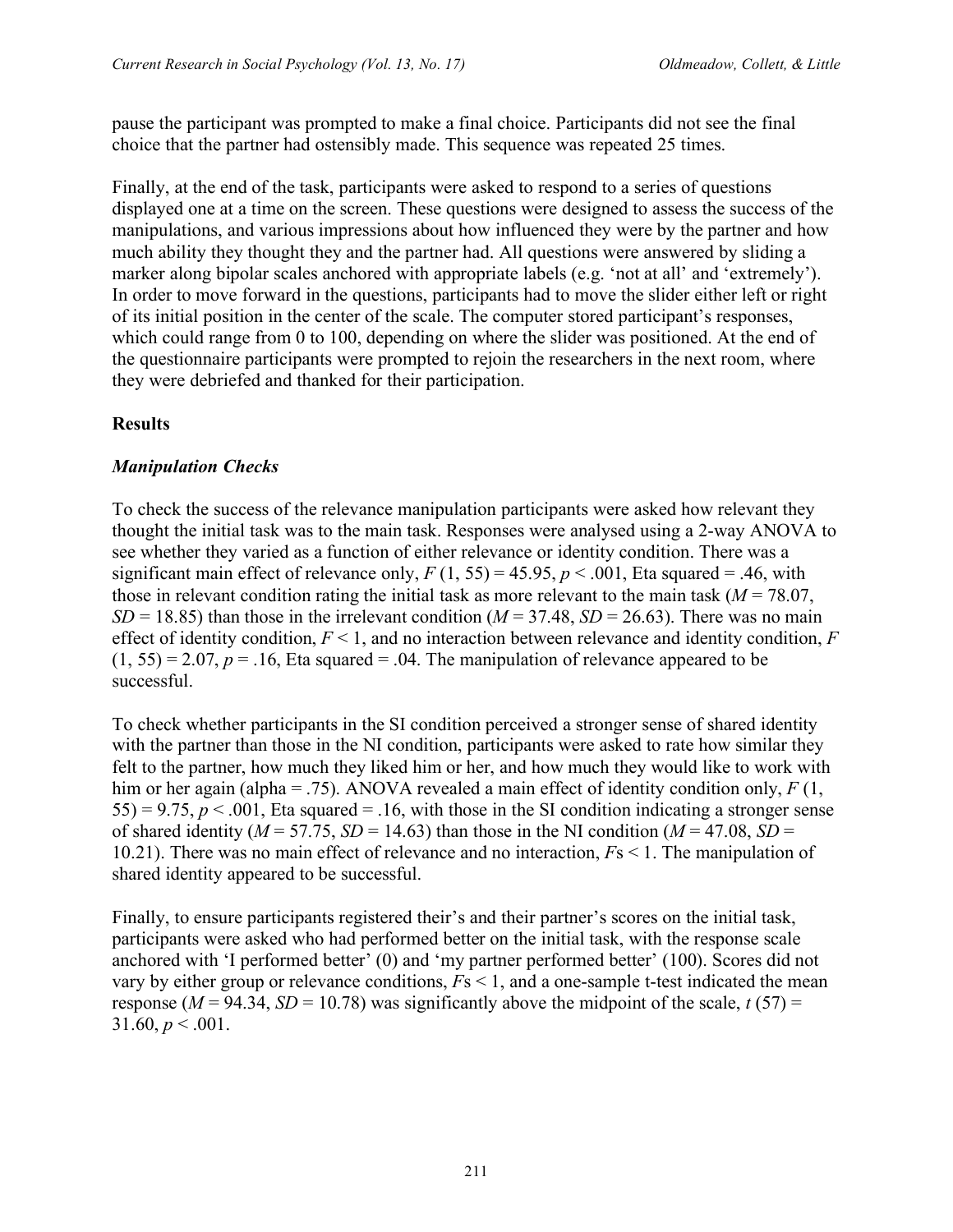#### *Main Analyses*

The main dependent variable was the amount of influence participants accepted from the partner. Throughout the main trial, the computer program stored participant's initial and final choices. If, on the 20 disagreement trials, the final choice was different to the initial choice the participant was assumed to have been influenced. Over the 20 trials in which disagreements occurred, the proportion of times when the participant changed their initial choice to agree with the partner was computer and used as a measure of influence. This proportion can range from 0 to 1, with higher scores indicating the participant was influenced more often.

A two-way ANOVA on influence scores revealed a main effect of relevance, *F* (1, 55) = 9.45, *p* = .003, Eta squared = .14, and no main effect of identity condition, *F* < 1. Overall, participants in the relevant condition were more influenced by the partner  $(M = .59, SD = .19)$  than those in the irrelevant condition ( $M = .44$ ,  $SD = .19$ ). This main effect, however, was qualified by a significant interaction between relevance and identity condition,  $F(1, 55) = 6.65$ ,  $p = .013$ , Eta squared = .10. Simple main effects analyses showed that there was no significant difference in influence from an SI ( $M = .54$ ,  $SD = .19$ ) and an NI ( $M = .63$ ,  $SD = .18$ ) partner who had relevant task ability,  $F(1, 55) = 1.69$ ,  $p = .20$ , Eta squared = .03, but an SI partner with irrelevant task ability was more influential (*M* = .52, *SD* = .20) than an NI partner with irrelevant task ability (*M*  $= .36, SD = .15$ ,  $F(1, 55) = 5.51, p = .02$ , Eta squared  $= .09$ . In addition, the relative influence of SI partners with relevant ( $M = .54$ ,  $SD = .19$ ) and irrelevant ( $M = .52$ ,  $SD = .20$ ) task ability was not significantly different,  $F \le 1$ , while an NI partner with relevant task ability was significantly more influential ( $M = .63$ ,  $SD = .18$ ) than one with irrelevant task ability ( $M = .36$ ,  $SD = .15$ ), *F*  $(1, 55) = 15.97, p < .001$ , Eta squared = .22.

## *Self-Reported Influence*

Participants were asked how influenced they were by their partner. There was a main effect of relevance only,  $F(1, 55) = 11.24$ ,  $p = .001$ , Eta squared = .17. There was no main effect of identity condition and no interaction between identity condition and relevance, *F*s < 1. Participants in the relevant condition indicated that they were more influenced by the partner (*M*  $= 75.93$ , *SD* = 21.42) than did those in the irrelevant condition (*M* = 56.52, *SD* = 22.20), but they did not perceive that they were influenced differentially by an SI partner and an NI partner in either condition.

#### *Ability Ratings*

Participants responded to two items asking how much contrast sensitivity ability they thought they had, and how much they thought their partner had. These responses were analysed with a 2 (own ability vs. partner's ability) by 2 (identity condition: shared vs. non-shared) by 2 (task ability: relevant vs. irrelevant) mixed ANOVA with repeated measures on the first factor. There was a significant main effect of self-other ability ratings,  $F(1, 55) = 116.98$ ,  $p < .001$ , Eta squared = .68, with participants generally rating the partner higher in contrast sensitivity ability  $(M = 68.61, SD = 17.97)$  than themselves  $(M = 28.71, SD = 17.30)$ . There also was a significant interaction between self-other ratings and initial task relevance,  $F(1, 55) = 15.99$ ,  $p < .001$ , Eta squared  $=$  .23. Participants rated the partner's ability higher in the relevant condition ( $M = 76.53$ ,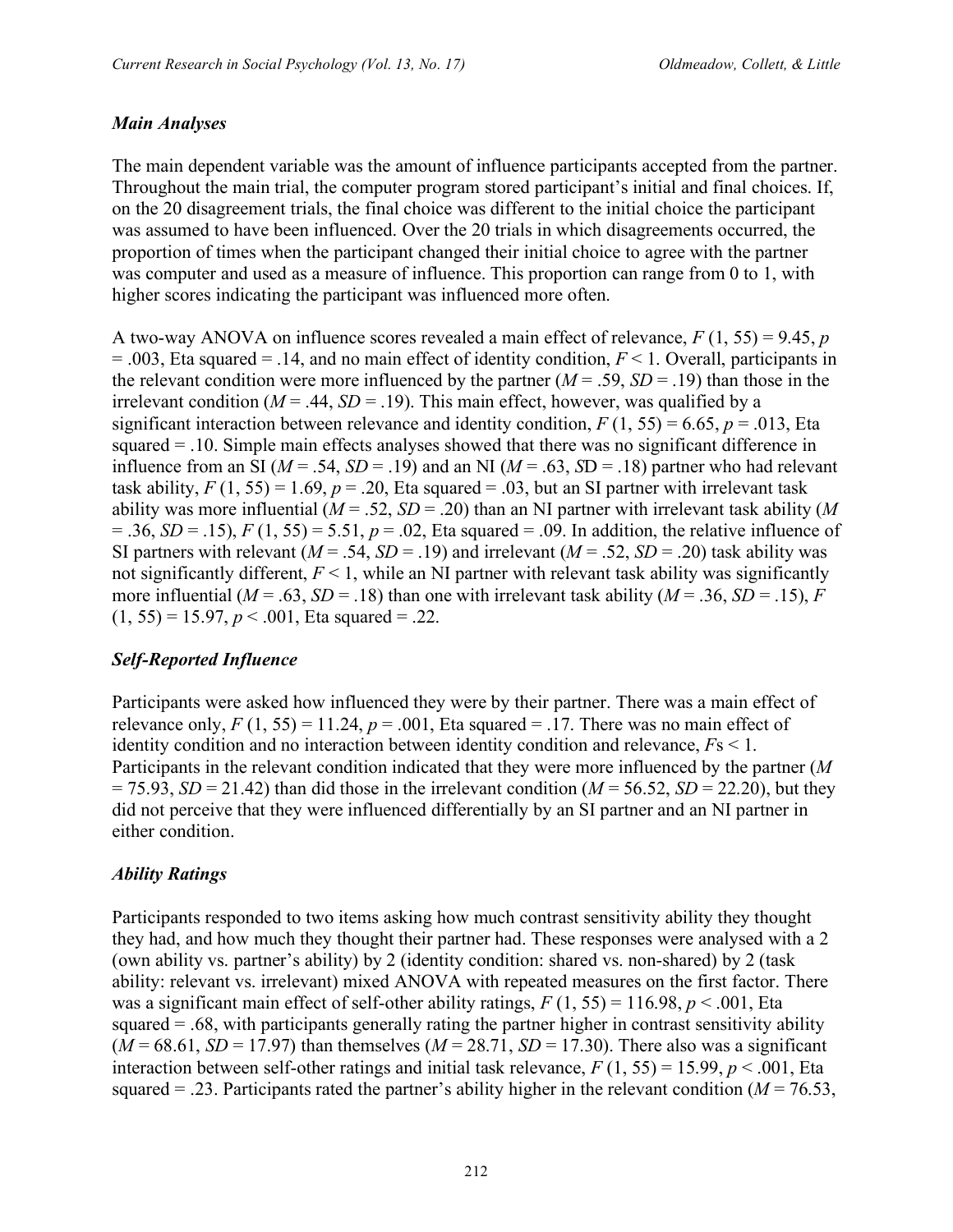$SD = 14.43$ ) than the irrelevant condition ( $M = 60.41$ ,  $SD = 17.79$ ), and rated their own ability lower in the relevant condition ( $M = 22.07$ ,  $SD = 17.31$ ) than in the irrelevant condition ( $M =$ 35.59, *SD* = 19.12). All pairwise comparisons were significant.

## **Discussion**

This study was designed to examine the role of shared group membership in generalizing from a relevant and an irrelevant status characteristic to expected task performance. As hypothesized, the relative influence of an SI and NI partner did not differ when the partner had outperformed the participant on a relevant task. However, when the partner had outperformed the participant on an irrelevant task, a partner with shared identity was more influential than a partner without. In addition, SI partners with relevant and irrelevant task ability were equally influential, whereas amongst NI members, the partner with relevant task ability was significantly more influential than the one with irrelevant task ability. Hence the data suggest that shared group membership augments the process of generalizing from expertise in one domain to influence in another unrelated domain.

It is worth noting that participants' self-reported influence did not follow the same pattern as the behavioural influence data. Participants reported being more influenced by a partner with a relevant superiority than one with an irrelevant superiority, but did not perceive that they were more influenced by an ingroup partner than an outgroup partner in either condition. This discrepancy may be due to social norms influencing participants' perceptions of or willingness to report being influenced by others, particularly on the basis of group membership per se. The clear discrepancy we find here between self-reported and behavioural influence data highlights the importance of using relatively implicit behavioural measures of influence rather than relying purely on more explicit measures.

Finally, the analysis of ratings of task ability showed no interaction between relevance and group membership. Participants indicated that the partner had more ability than themselves, and more so in the relevant condition than the irrelevant condition, but there was no effect of group membership. Again, we suggest that this explicit measure is unlikely to capture the non-obvious effect found in the behavioural influence data, and that ability ratings are likely to be based only on the manipulation of task ability.

# **GENERAL DISCUSSION**

The two studies reported here examined the role of group membership in the status generalization process, extending previous work on the intersection of status characteristics theory and self-categorization theory (Kalkhoff & Barnum, 2000; Oldmeadow, 2007; Oldmeadow, et al., 2003, 2005). At the heart of the investigation was the question of whether psychological group formation augments the effects of status differences on influence levels. The findings suggest that groups do augment status generalization, provided there is a significant inferential step to be made in linking status or ability in one domain with performance in another domain. This, we suggest, is a fundamental characteristic of social status, which distinguishes it from expertise: status affords individuals advantages and influence that extend beyond their specific competencies (see also Washington and Zajac 2005).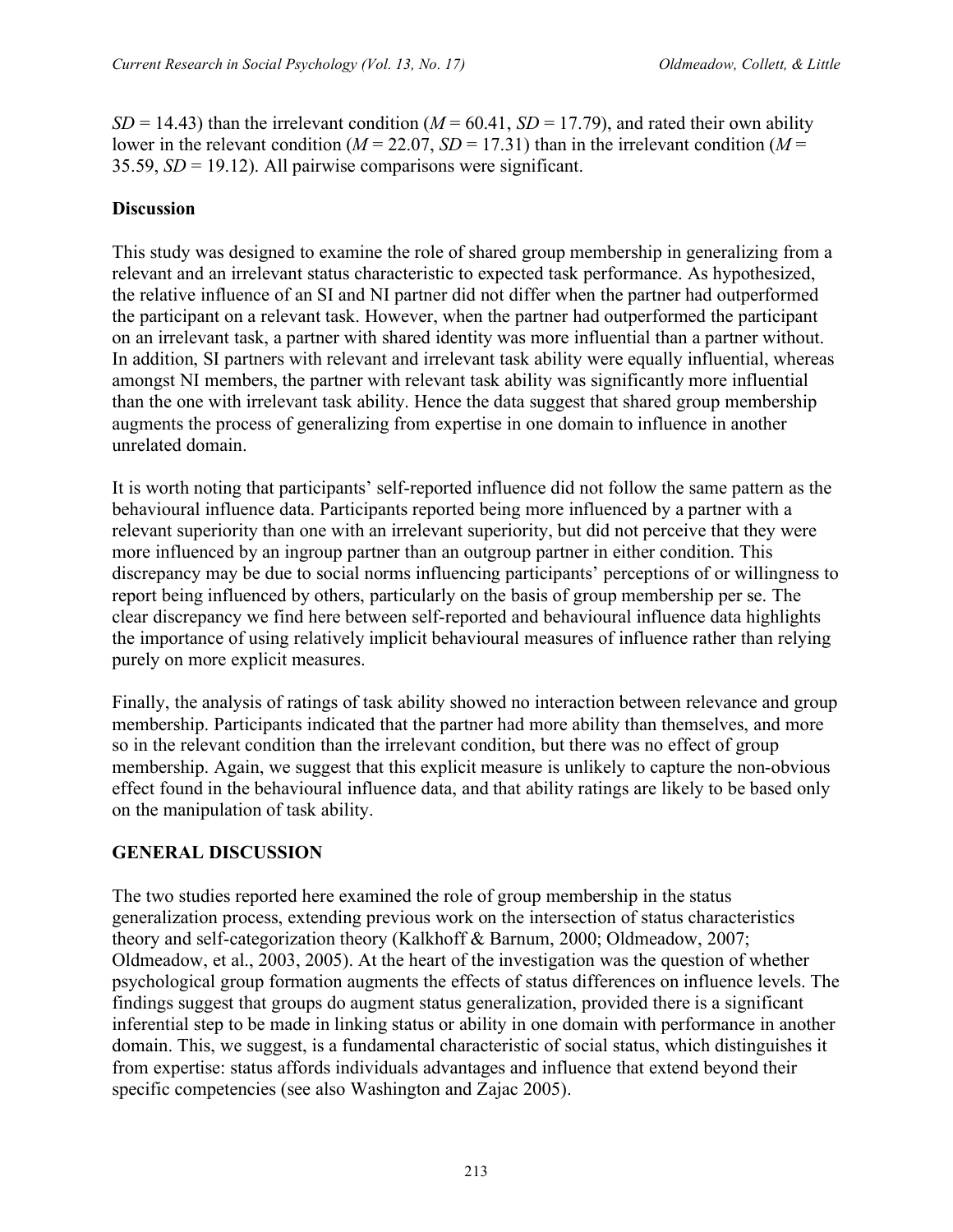In our interpretation, the data suggest that groups play a critical role in status generalization, by 'bridging the gap' between status or expertise in one domain and influence in another unrelated domain. This is implicit in status characteristics theory insofar as the scope conditions for status generalization are consistent with traditional conceptualizations of the group (Oldmeadow et al., 2005). But the theory never makes explicit that status generalization is an intragroup process. Most research on social status, including status characteristics theory, conceptualizes status as a distinct aspect of social relations, conceptually distinct from and functionally independent of social groups. It is acknowledged that status relations often form between and within groups but it is conceivable, and often implied, that status relations could form purely between individuals. However, we suggest that social status is inherently tied to social groups and that status relations are always contained within psychological group boundaries. Psychological group formation, in terms of self-categorization and social identification with others, provides the psychological antecedents necessary for the development of status relations, because groups provide the basis for social comparison and influence, and define the dimensions upon which relative value or 'correctness' is judged (Oldmeadow 2007; Turner 1991).

In relation to status characteristics theory we argue that status generalization, as the carrying over of status or expertise in one domain to influence in another unrelated domain, is a function of a status relationship between group members, not a function of any inherent meaning contained within the actors' characteristics, and that this status relationship requires self-categorization and social identification with the source of influence at some level. This is not to say that psychological group formation is necessary for all social influence. Clearly it is not. Others with relevant abilities or knowledge can be influential in their respective domains of expertise regardless of their group membership. But we suggest that this is not an effect of status as such, and that a clear distinction needs to be maintained between those characteristics that have an almost tautological relationship with expected task ability, and those that require a significant inference to be related to the domain of influence. Too often, in our view, status is equated with expertise or competence, so that no qualitative distinction is made between the process underlying diffuse status characteristics like gender and race, and that underlying specific taskrelevant abilities. Maintaining such a distinction may prove theoretically problematic, but the data suggest that it can at least be made empirically.

As the opening quote taken from Alain de Botton's (2004) *status anxiety* suggests, status has the peculiar and powerful tendency to afford individuals advantages and influence that extend beyond their specific competencies. We laugh at the jokes of high status others even when the joke "lacks bite", and we defer to their opinions even when they have no valid basis for claiming to know better than us. Of course, it is not only status that makes us laugh or defer – we will laugh at the jokes of a good comedian, and we will listen to and follow the advice of an expert. But without status, the effects of a comedian and the influence of an expert are limited to their specific domains of comedy and expertise respectively. What status does is afford individuals advantages and influence that extend *beyond* their specific competencies. Hence, with status, a comedian may be influential as well as funny, and an expert may be funny as well as influential. However, status itself is a social-relational process that is constrained within and defined by group boundaries, and so the effects of social status depend upon a sense of shared identity at some level.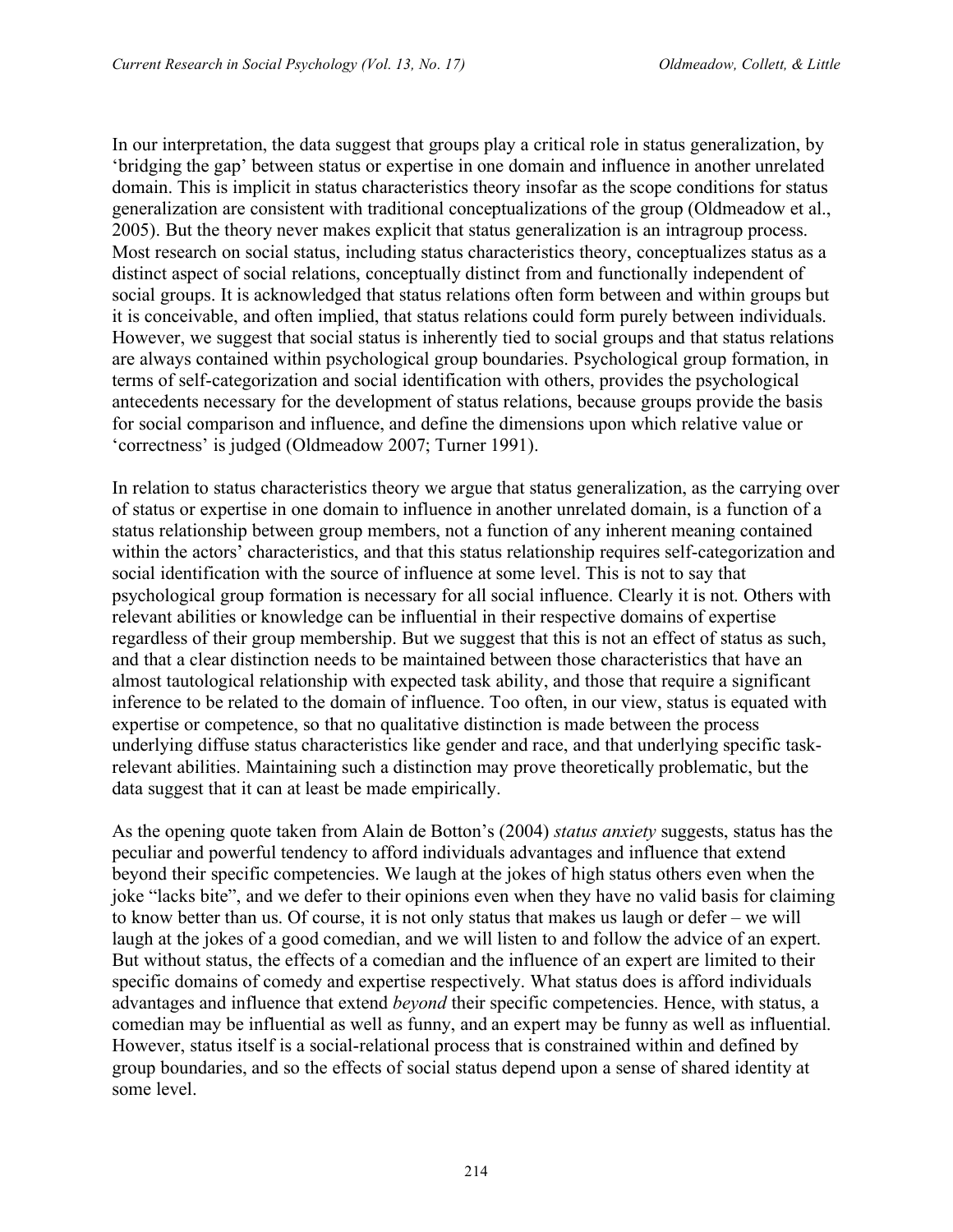#### *Limitations and Further Research*

The current research provides strong evidence for a role of shared identity in the status generalization process, but the particular nature of the shared identity that produced the effect in Experiment 2 is unclear because the manipulation was comprised of several procedures. Not only were participants told that their partner was studying the same or different degree program to themselves, but they were also asked to complete the three-things questionnaire, and participants in the ingroup and outgroup conditions were given different amounts of information about each other. We used all these procedures in an attempt to maximise the likelihood that participants would form a sense of shared identity with the partner in the abstract, not necessarily in terms of any particular identity, and the manipulation check suggested that we achieved this. Nevertheless, it remains unclear whether the critical component was a sense of shared identity in the abstract, a particular social identity (degree program, university student), or perception of the other in terms of personal identity. Further research may wish to clarify this.

It may also be useful in further research to examine whether group membership moderates the influence of others with inferior ability on relevant and irrelevant tasks. While the influence of a partner who underperforms on a relevant pre-test task should be minimal regardless of group membership, it is unclear how participants would respond to ingroup and outgroup partners who underperform on an irrelevant task. Clearly there is scope for further research on the intersection of status and group membership in the influence process.

## **REFERENCES**

Abrams, Dominic, Margaret Wetherell, Sandra Cochrane, Michael A. Hogg, and John C. Turner. 1990. "Knowing what to think by knowing who you are: Self-categorization and the nature of norm formation, conformity and group polarization." *British Journal of Social Psychology 29*:97-119.

Bales, R. F. 1950. *Interaction process analysis: A method for the study of small groups.* Cambridge, MA: Addison Wesley.

Balkwell, James W., Joseph Berger, Murray Webster, Max Nelson-Kilger, and Jacqueline Marie Cashen. 1992. "Processing Status Information: Some Tests of Competing Theoretical Arguments." *Advances in Group Processes 9*:1-20.

Berger, Joseph, Bernard P. Cohen, and Morris Zelditch. 1972. "Status characteristics and social interaction." *American Sociological Review 37*:241-255.

Berger, Joseph and T. L. Conner. 1969. "Performance expectations and behavior in small groups." *Acta Sociologica 12*:186-197.

Berger, Joseph, M. Hamit Fisek, Robert Z. Norman, and Morris Zelditch. 1977. Status Characteristics and Social Interaction: An Expectation-States Approach. NY: Elsevier.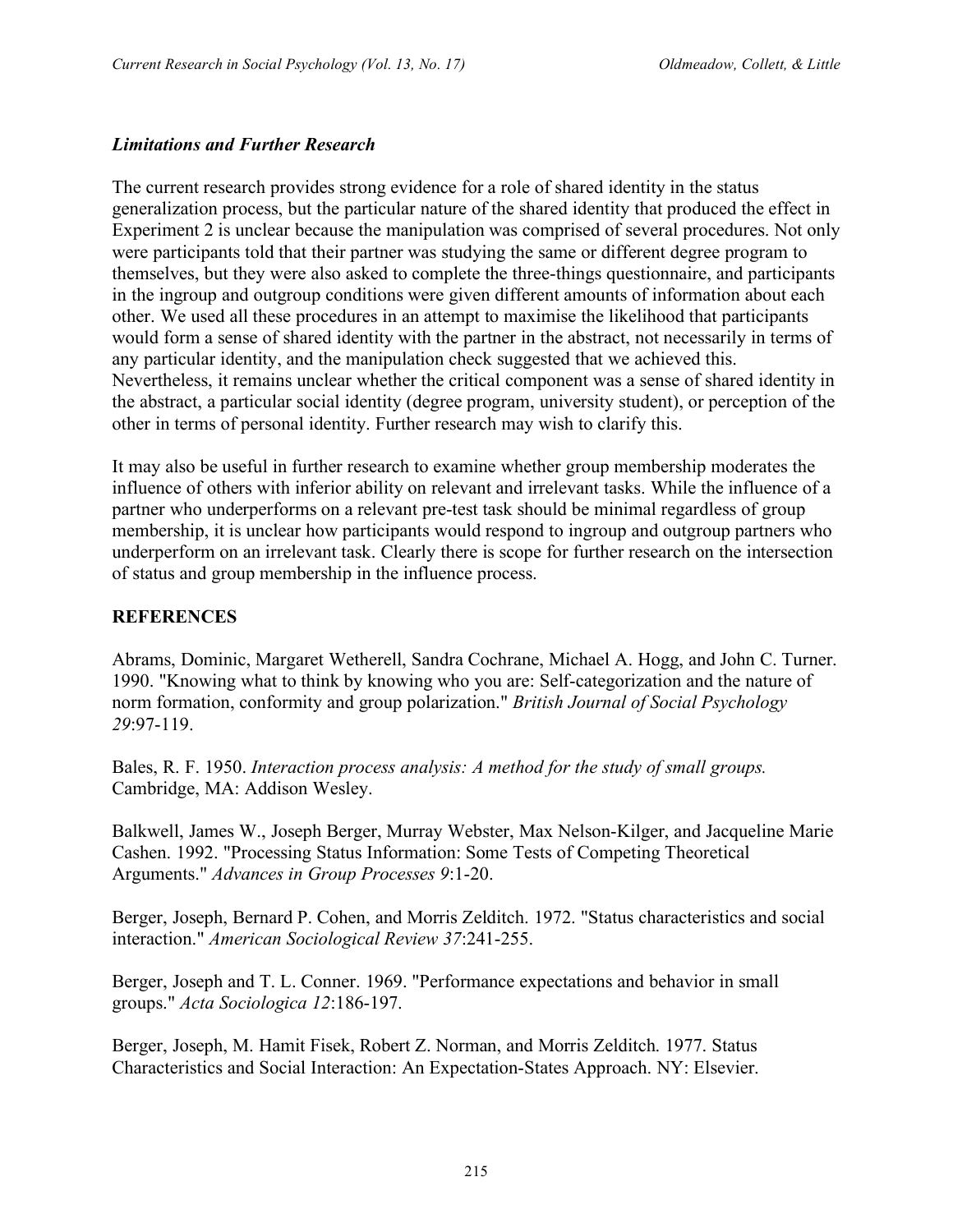Berger, Joseph, Susan J. Rosenholtz, and Morris Zelditch. 1980. "Status organizing processes." *Annual Review of Sociology 6*:479-508.

Brewer, Marilynn B. 1979. "In-group bias in the minimal intergroup situation: A cognitivemotivational analysis." *Psychological Bulletin 86*:307-324.

de Botton, Alain. 2004. *Status anxiety*. London: Hamish Hamilton.

Deutsch, M. and H. B. Gerard. 1955. "A study of normative and informational social influences upon individual judgment." *Journal of Abnormal and Social Psychology 51*:629-636.

Festinger, Leon. 1950. "Informal social communication." *Psychological Review 57*:271-282.

—. 1954. "A Theory of Social Comparison Processes." *Human Relations 7*:117-40.

Foddy, Margaret and Michael Smithson. 1996. "Relative Ability, Paths of Relevance, and Influence in Task-Oriented Groups." *Social Psychology Quarterly 59*:140-153.

Foschi, Martha. 1997. "On Scope Conditions." *Small Group Research 28*:535-55.

Haslam, S. Alexander, Penelope Oakes, Katherine J. Reynolds, and John C. Turner. 1999. "Social Identity Salience and the Emergence of Stereotype Consensus." *Personality and Social Psychology Bulletin 25*:809-18.

Hopcroft, Rosemary. 2002. "Is gender still a status characteristic?" *Current Research in Social Psychology 7*:339-346.

Kalkhoff, Will and Christopher Barnum. 2000. "The Effects of Status-Organizing and Social Identity Processes on Patterns of Social Influence." *Social Psychology Quarterly 63*:95-115.

McGarty, Craig, S. Alexander Haslam, Karen J. Hutchinson, and John C. Turner. 1994. "The effects of salient group memberships on persuasion." *Small Group Research 25*:267-293.

Moore, James C. 1968. "Status and Influence in Small Group Interactions." *Sociometry 31*:47- 63.

Oldmeadow, J. (2007). "Status generalization in context: The moderating role of groups." *Journal of Experimental Social Psychology, 43*, 273-279.

Oldmeadow, J. A., Michael J. Platow, and Margaret Foddy. 2005. "Task-groups as selfcategories: A social identity perspective on status generalization." *Current Research in Social Psychology 10*:265-282.

Oldmeadow, J. A., Michael J. Platow, Margaret Foddy, and D. Anderson. 2003. "Selfcategorization, status, and social influence." *Social Psychology Quarterly 66*:138-152.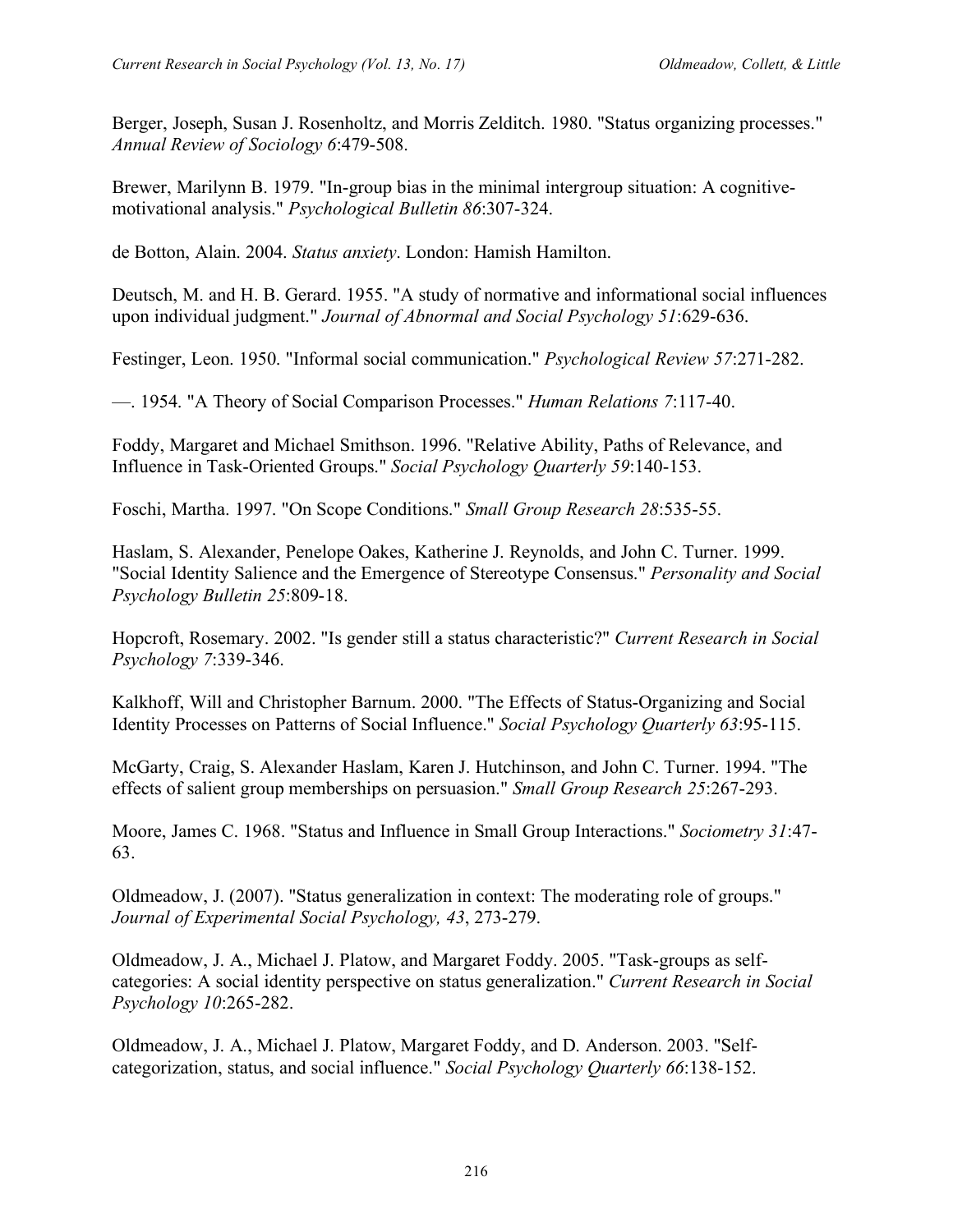Rabbie, J. M. 1991. "Determinants of instrumental intra-group co-operation." in *Co-operation and prosocial behaviour*, edited by R. A. Hinde and J. Groebel. Cambridge: Cambridge University Press.

Tajfel, Henri. 1982. "Social Psychology of Intergroup Relations." *Annual Review of Psychology 33*:1-39.

Tajfel, Henri and John C. Turner. 1979. "An integrative theory of social conflict." Pp. 33-47 in *The social psychology of intergroup relations*, edited by W. G. Austin and S. Worchel. Monterey: Brooks/Cole.

—. 1986. "The social identity theory of intergroup behavior." Pp. 7-24 in *Psychology of intergroup relations*, edited by S. Worchel and W. G. Austin. Chicago: Nelson Hall.

Tanis, Martin and Tom Postmes. 2003. "Social cues and impression formation in CMC." *Journal of Communication 53*:676-693.

Turner, John C. 1984. "Social identification and psychological group formation." Pp. 518-538 in *The social dimension: European developments in social psychology*, vol. 2, edited by H. Tajfel. Cambridge: Cambridge University Press.

—. 1985. "Social categorization and the self-concept: A social cognitive theory of group behaviour." in *Advances in Group Processes, vol. 2*, edited by E. J. Lawler. Greenwich, CT: JAI press.

—. 1991. *Social Influence*. Pacific Grove, CA: Brooks/Cole.

Turner, John C. and Richard Y. Bourhis. 1996. "Social identity, interdependence, and the social group: A reply to Rabbie et al." Pp. 25-63 in *Social groups and identities: Developing the legacy of Henri Tajfel*, edited by W. P. Robinson. Oxford: Butterworth-Heinemann.

Turner, John C., Michael A. Hogg, Penelope J. Oakes, Stephen D. Reicher, and Margaret S. Wetherell. 1987. *Rediscovering the social group: A self-categorization theory.* Cambridge, MA: Blackwell.

Turner, John C. and Penelope J. Oakes. 1989. "Self-Categorization Theory and Social Influence." Pp. 233-275 in *Psychology of Group Influence*, edited by P. B. Paulus. Hillsdale, NJ: Erlbaum.

Washington, Marvin and Edward J. Zajac. 2005. "Status evolution and competition: Theory and evidence." *Academy of Management Journal 48*:282-296.